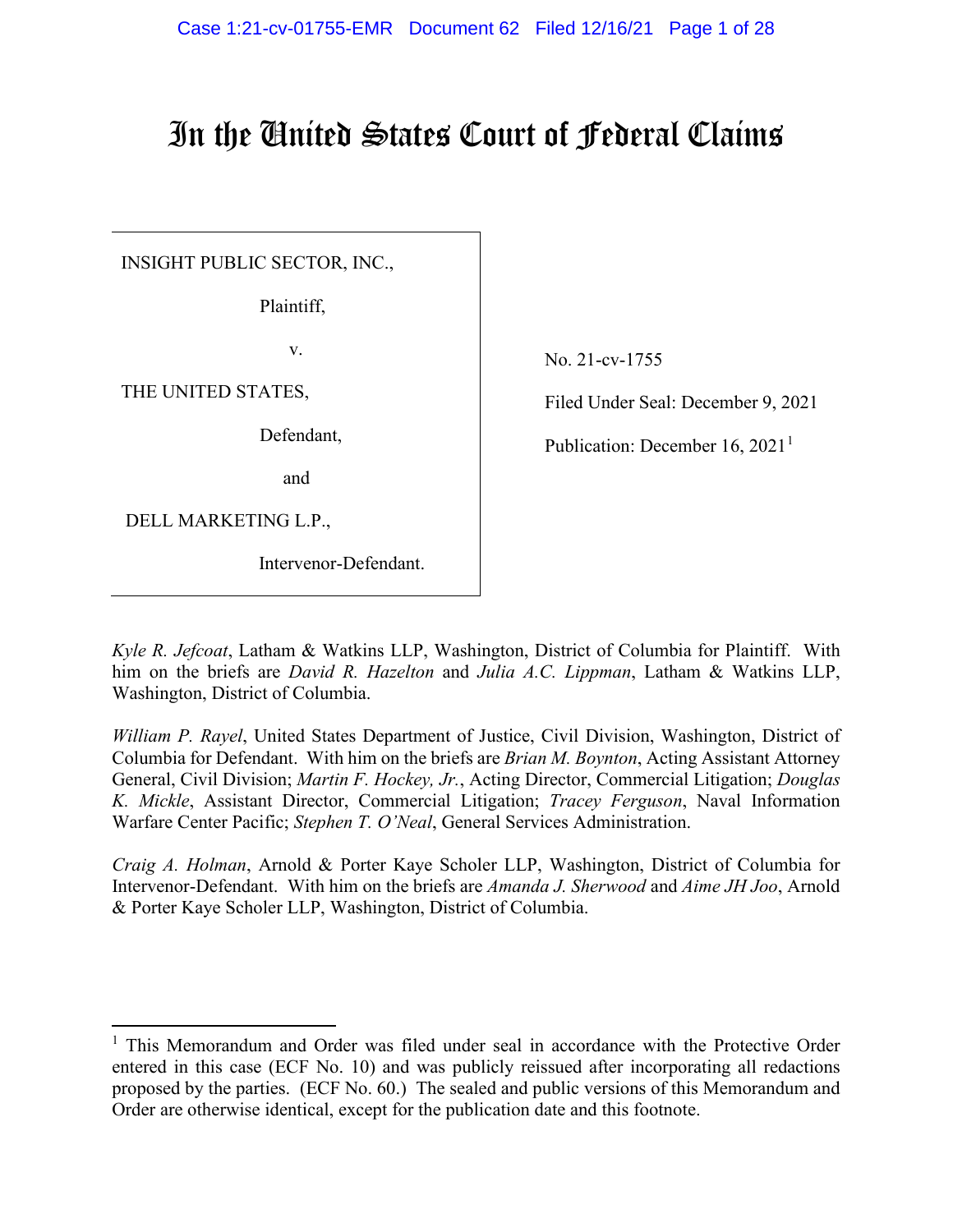## **MEMORANDUM AND ORDER**

In this post-award bid protest, Plaintiff, Insight Public Sector, Inc. (Plaintiff or Insight), challenges a decision by Defendant, the United States, acting through the U.S. Department of the Navy (Navy), to award a Blanket Purchase Agreement (BPA) to Intervenor-Defendant, Dell Marketing L.P. (Intervenor-Defendant or Dell Marketing). Under the BPA, the awardee will be the Navy's exclusive provider of Microsoft software licenses, software maintenance, and userbased subscriptions for a one-year base ordering period with four one-year options. The Navy initially awarded the BPA to Insight. Subsequently, however, the Navy suspended the award and reopened bidding after Dell Marketing alleged that Insight may not have fully and accurately priced certain required products following price changes from their shared supplier, Microsoft. Insight alleges that the Navy's final award of the BPA to Dell Marketing violates several statutes and regulations. Specifically, it argues that (1) the Navy failed to evaluate whether Dell Marketing's proposal complied with the requirements in the Request for Quotations; (2) Dell Marketing was ineligible for award because it did not have a valid Contractor Teaming Arrangement, necessary for it to meet some eligibility requirements; (3) the Navy conducted a flawed past performance evaluation; (4) the Navy displayed bias in favor of Dell Marketing throughout the procurement; and (5) the Navy failed to investigate a potential violation of the Procurement Integrity Act (PIA). *See* Plaintiff's Memorandum of Law in Support of Plaintiff's Motion for Judgment on the Administrative Record (ECF No. 34) (Pl. Mem.) at 3.

Pending before the Court are Plaintiff's Motion for Judgment on the Administrative Record, (ECF No. 33) (MJAR), Defendant's Cross-Motion for Judgment on the Administrative Record and Response to Plaintiff's MJAR, (ECF No. 38) (Def. Cross-MJAR), and Intervenor-Defendant's Cross-Motion for Judgment on the Administrative Record and Response to Plaintiff's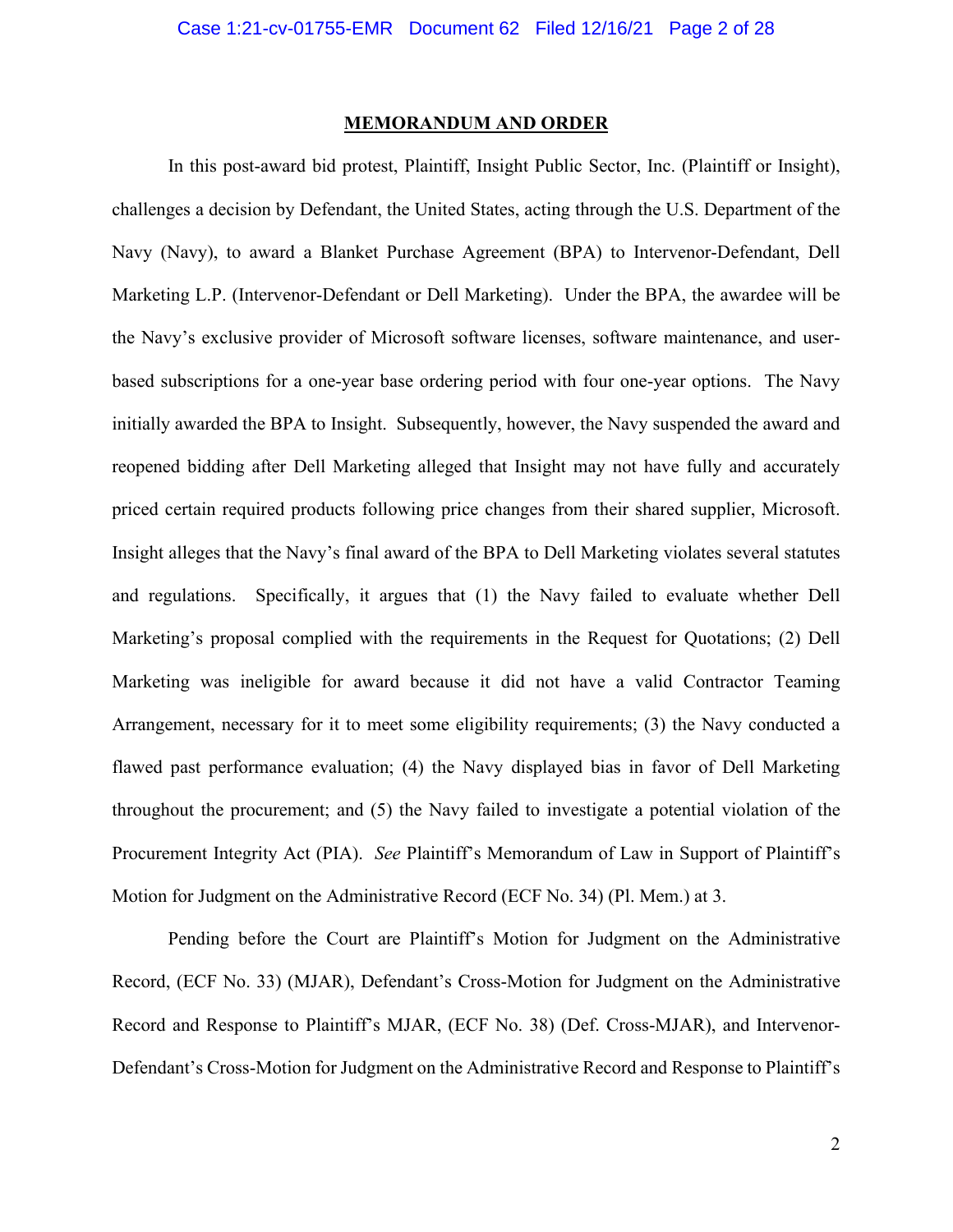## Case 1:21-cv-01755-EMR Document 62 Filed 12/16/21 Page 3 of 28

MJAR. (ECF No. 39) (Int.-Def. Cross-MJAR). The Court conducted oral argument on November 17, 2021 and has considered the parties arguments in their briefs. Transcript of Oral Argument dated November 17, 2021 (ECF No. 51) (Tr. Oral Arg.). For the reasons explained below and subject to the deadlines addressed in the Conclusion section of this Memorandum and Order, this Court **GRANTS IN PART** Plaintiff's MJAR and **DENIES IN PART** Defendant's Cross-MJAR and Intervenor-Defendant's Cross-MJAR. This Court **REMANDS** this action to the Navy to investigate Plaintiff's first allegation of a PIA violation; namely, that the information in Dell Marketing's May 27, 2021 email to the Navy concerning certain allegedly mispriced Contract Line Item Numbers (CLINs) in Insight's bid potentially indicates a PIA violation occurred. Defendant United States, which includes the Navy, is **ENJOINED** from implementing or otherwise proceeding with the BPA award during its PIA investigation and pending further Order of this Court.

## **BACKGROUND**

This post-award bid protest concerns the Navy's Solicitation No. N66001-21-Q-0082 for the award of a BPA for the provision of Microsoft software licenses, software maintenance, and user-based subscriptions. Complaint (ECF No. 1) (Compl.) ¶ 1. Two vendors, Insight and Dell Marketing, submitted initial bids on April 6, 2021. Tab 9 (Initial Clearance Memorandum, signed May 15-16, [2](#page-2-0)021) at Administrative Record  $(AR)^2$  3511. After reviewing the initial bids, the Navy requested that Insight and Dell Marketing address certain CLINs that did not match products listed on their respective General Services Administration Federal Supply Schedule contracts,<sup>[3](#page-2-1)</sup>

<span id="page-2-0"></span><sup>&</sup>lt;sup>2</sup> The Administrative Record is contained in ECF Nos.  $25-2 - 25-5$  and 48. Documents within the Administrative Record are divided into "Tabs." An index of the Tabs comprising the Administrative Record can be found at ECF No. 25-1.

<span id="page-2-1"></span><sup>3</sup> The Navy's Request for Quotations (RFQ) required resellers (*i.e.*, Insight and Dell Marketing) to have a current General Services Administration Federal Supply Schedule contract covering the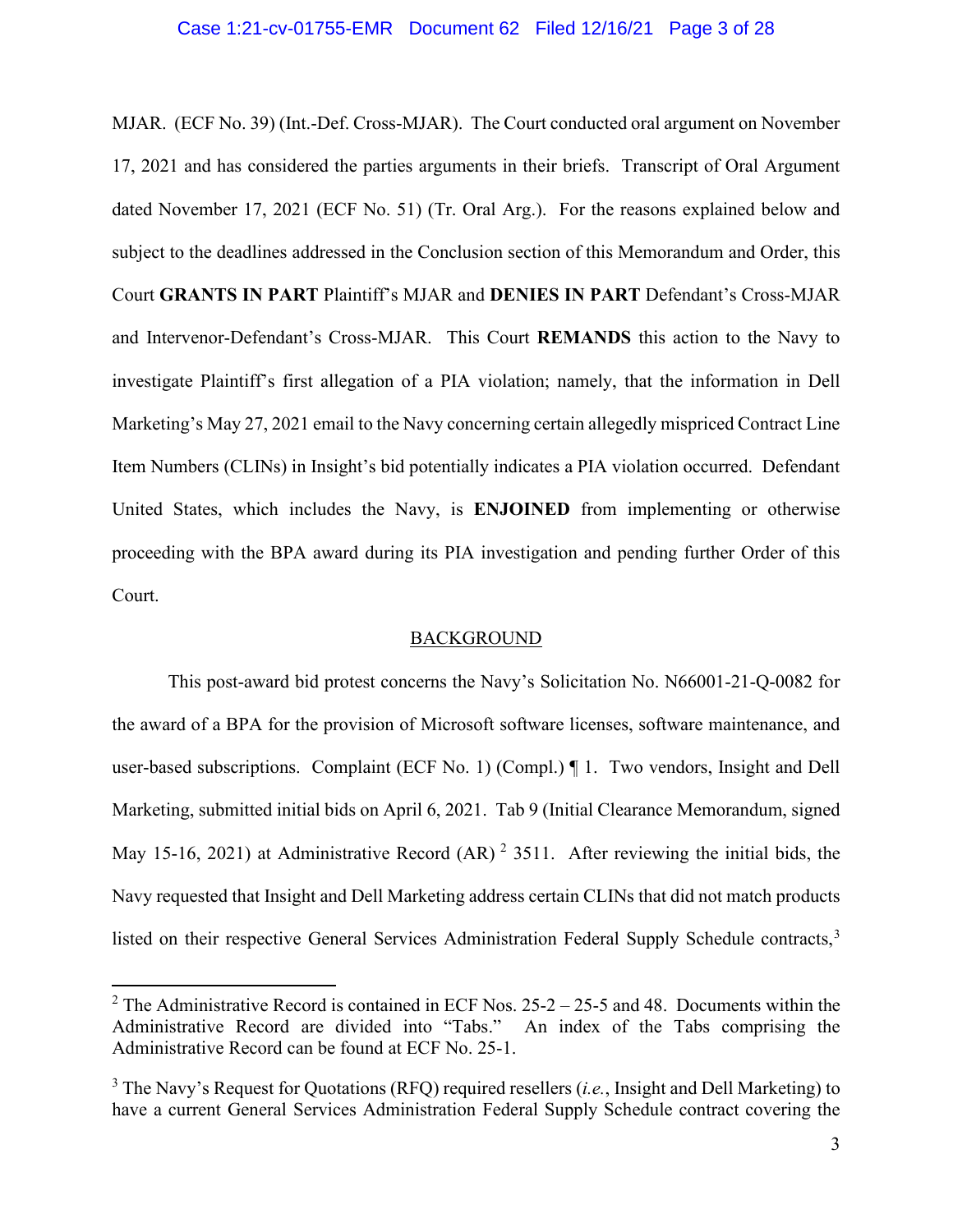## Case 1:21-cv-01755-EMR Document 62 Filed 12/16/21 Page 4 of 28

reduce pricing for certain CLINs, and submit their best and final offers (BFOs) by May 6, 2021. Tabs 7.1 (Additional Emails between the Navy and Dell regarding Dell's Quote, dated May 4-6, 2021) at AR 3340-47; 7.2 (Additional Emails between the Navy and Insight regarding Insight's Quote, dated May 4-6, 2021) at AR 3357-66. On May 6, 2021, Insight and Dell Marketing timely submitted their BFOs, including the changes requested by the Navy. Tabs 7.1 at AR 3348-56; 7.2 at AR 3367-78. Insight's and Dell Marketing's BFOs had evaluated prices of \$2,555,033,130 and \$2,582,354,460, respectively. Tab 9 at AR 3511. On May 21, 2021, the Navy notified Insight that it was the recipient of a BPA under Solicitation No. N66001-21-Q-0082. Tab 10.1 (Notice of BPA Award to Insight, dated May 21, 2021) at AR 3518.

As noted, under the BPA, currently valued at approximately \$2.5 billion, the awardee would be the Navy's exclusive provider of Microsoft software licenses, software maintenance, and user-based subscriptions for a one-year base ordering period with four one-year options. *See* Tabs 3.3 (Amendment 2 to RFQ, dated March 31, 2021) at AR 79-80; 9 at AR 3511. The Navy will be the first Department of Defense (DoD) agency to use the BPA. Tab 3.3 at AR 101. It is expected that other DoD agencies will join the BPA — with the awardee remaining as the sole provider of Microsoft products and services — as each agency's current enterprise agreement for Microsoft products expires. *Id.* at AR 79-80 ("The Government estimates, but does not guarantee, that the volume of purchases through this BPA will be \$3.4 billion.").

The Microsoft products and services listed under the BPA are distributed across several hundred CLINs. *See id.* at AR 106-11. While the value of each CLIN varies, approximately 19 high-value CLINs each contribute \$20 million or more to the BPA's total value. Tab 7.1 at AR

duration of BPA. Tab 3.1 (Excerpts from Original RFQ, dated March 17, 2021) at AR 32; *see also* Tab 3.3 (Amendment 2 to RFQ, dated March 31, 2021) at AR 102.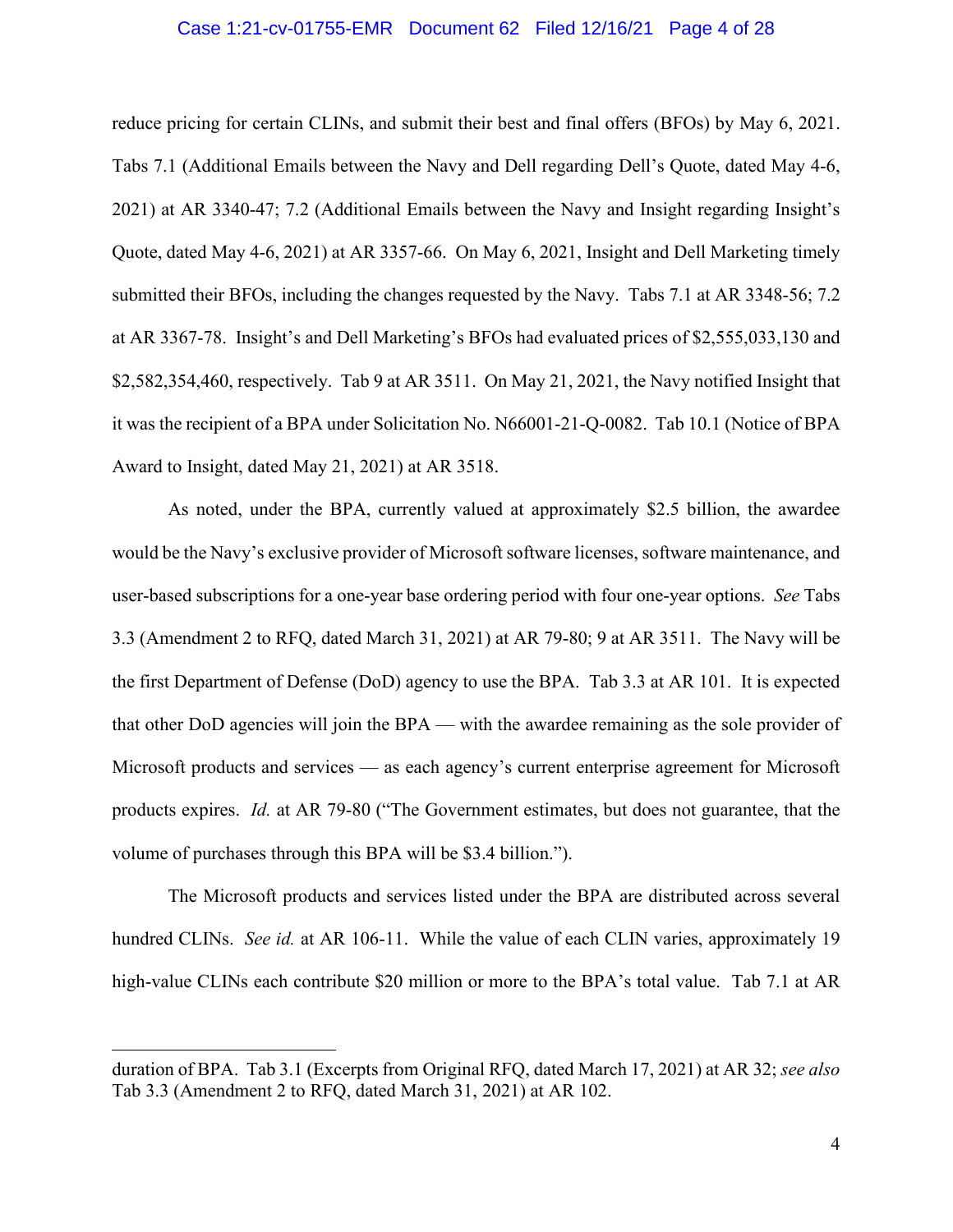## Case 1:21-cv-01755-EMR Document 62 Filed 12/16/21 Page 5 of 28

3352-54 (CLINs x100, x101, x102, x104, x105, x106, x120, x407, x 453, x497, x511, x729, x744, x746, x761, x765, x768, x781, and x784.). At some point near the deadline for bid submissions, Microsoft changed its pricing for certain promotional CLINs and informed both Insight and Dell Marketing of this change. *See* Tab 44 (Navy Response to Insight Supplemental Protest and Comments, dated July 20, 2021) at 4921-25. While the price-change occurred before the deadline for submission of final offers, the exact date remains unclear. Tr. Oral Arg. at 45, 91.

The Navy initially awarded the BPA to Insight, explaining that while both bidders met the award criteria, Insight's "overall price was \$27,321,330 less than Dell Federal System's [sic] submission." Tab 9 at AR 3498. Insight's procurement victory proved fleeting. On May 26, 2021, the Navy notified Dell Marketing of the award to Insight. Tab 10.2 (Email Chain between the Navy and Dell regarding BPA Award to Insight, dated May 26-27, 2021) at AR 3520-22. The May 26 notification listed the total evaluated price of each vendor's quote and each vendor's past performance ratings. *Id.* at AR 3522. It did not, however, disclose CLIN-level pricing. *Id.* On the same day that the Navy notified Dell Marketing of the award to Insight, Dell Marketing requested a debriefing. *Id.* at AR 3520. Although the Navy denied that request, it permitted Dell Marketing to submit any "specific questions" it had about the award. *Id.* at AR 3519-20. Dell Marketing responded by email on May 27, 2021, raising a concern that "the pricing evaluation may not be comparing apples to apples, leading to a disadvantage for Dell and a possible misrepresentation of total price to the Government over the term of the agreement." *Id.* at AR 3519. Dell Marketing further explained that its competitor's bid may have incorrectly priced four promotional CLINs: [4](#page-4-0)

<span id="page-4-0"></span><sup>&</sup>lt;sup>4</sup> Two of these four promotional CLINs identified by Dell Marketing, x729 and x765, were among the approximately 19 high-value CLINs discussed above.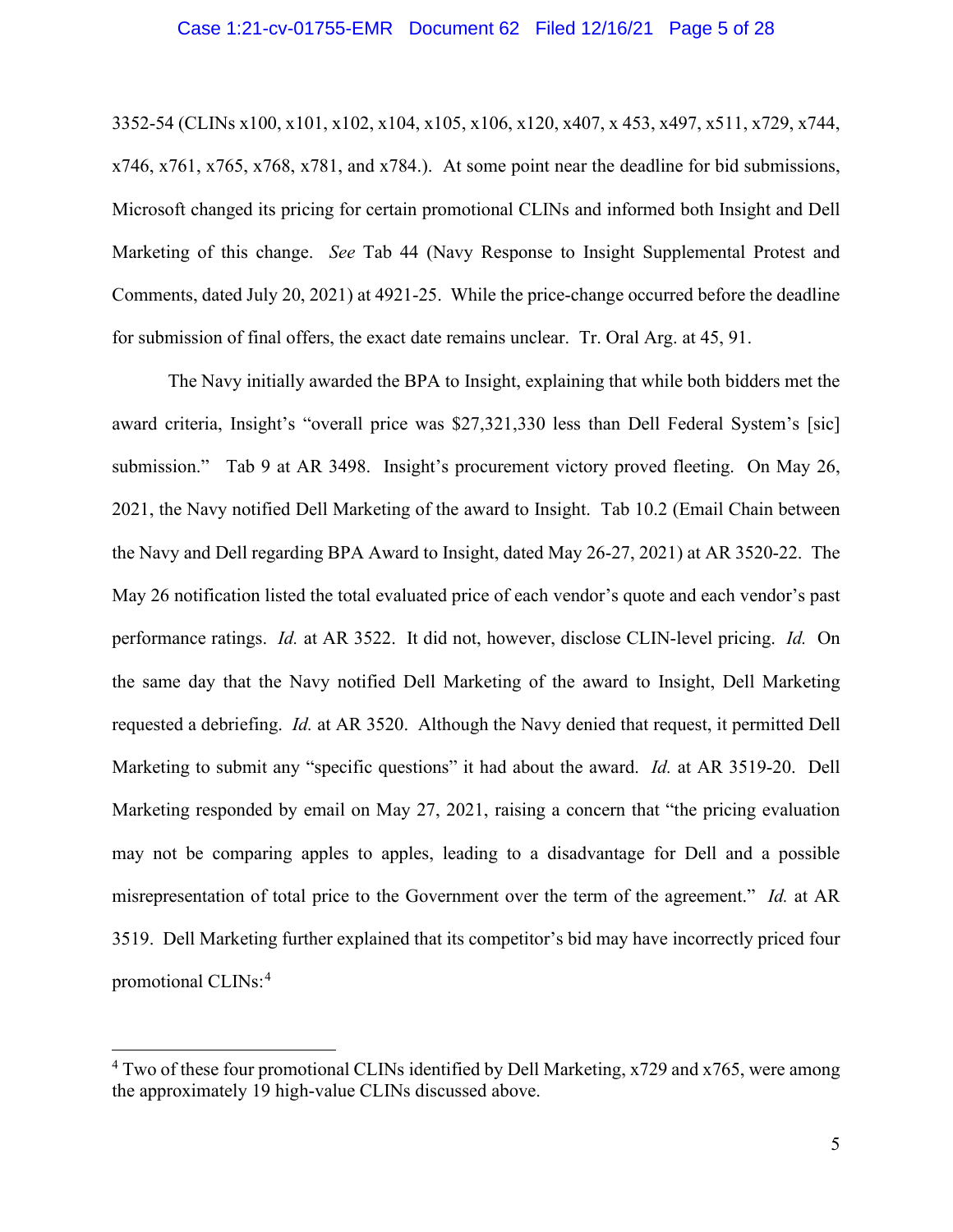## Case 1:21-cv-01755-EMR Document 62 Filed 12/16/21 Page 6 of 28

Throughout the bidding process, Microsoft made multiple revisions to the pricing for the Project & Visio bundle promotional CLINs –  $x728$ ,  $x729$ ,  $x764$ ,  $x765$ . Microsoft originally offered only 3 years of pricing for these bundles but, at last minute, extended an offer for years  $4 \& 5$  at a lesser discount. The lesser discount on the bundle is still less expensive than procuring the underlying products on a stand-alone basis. . . .

We are concerned that competitors' proposals may have included no pricing for these bundled CLINS in years 4 and 5 due to the late timing of Microsoft's change to the offering. If that were the case, then the Dell Total Evaluated Price would be unfairly evaluated at more than  $\$\|$  higher than a competitor's offer that shows no pricing for these CLINS in Years and 4 and 5.

## *Id.*

Dell Marketing asked the Navy to "validate that all bidders provided complete pricing for all CLIN[s] in all years." *Id.* In response to Dell Marketing's query, the Navy reviewed the bidders' BPA Product and Price lists. *See* Tab 12.1 (Final Business Clearance Memorandum, signed June 3-7, 2021) at AR 4374. It confirmed that Dell Marketing had priced years 4 and 5 of the promotional CLINs while Insight had not. *Id.* The Navy further noted that "[t]he value of that difference was  $\sim$  \$, which impacted the award." *Id.* 

 Concerned that a protest by Dell Marketing would be successful, on May 27, 2021 — the same day that Dell Marketing raised its concerns to the Navy — the Navy issued a notice suspending the award to Insight "in order to re-evaluate the pricing submitted in response to the subject RFQ." Tab 11.1 (Emails regarding Suspension of Insight Award and Submission of Revised Price Lists, dated May 27-28, 2021) at AR 3523, 3525. The Navy offered the following explanation:

A discrepancy was found in how the promotional CLINs/ SKUs x728, x729, x764 and x765 provided by Microsoft should be applied. One vendor submitted pricing for years 4 and 5 of those CLINs/SKUs, while the other zeroed the pricing for those CLINs/SKUs for years 4 and 5. The discrepancy is significant enough to impact the award decision.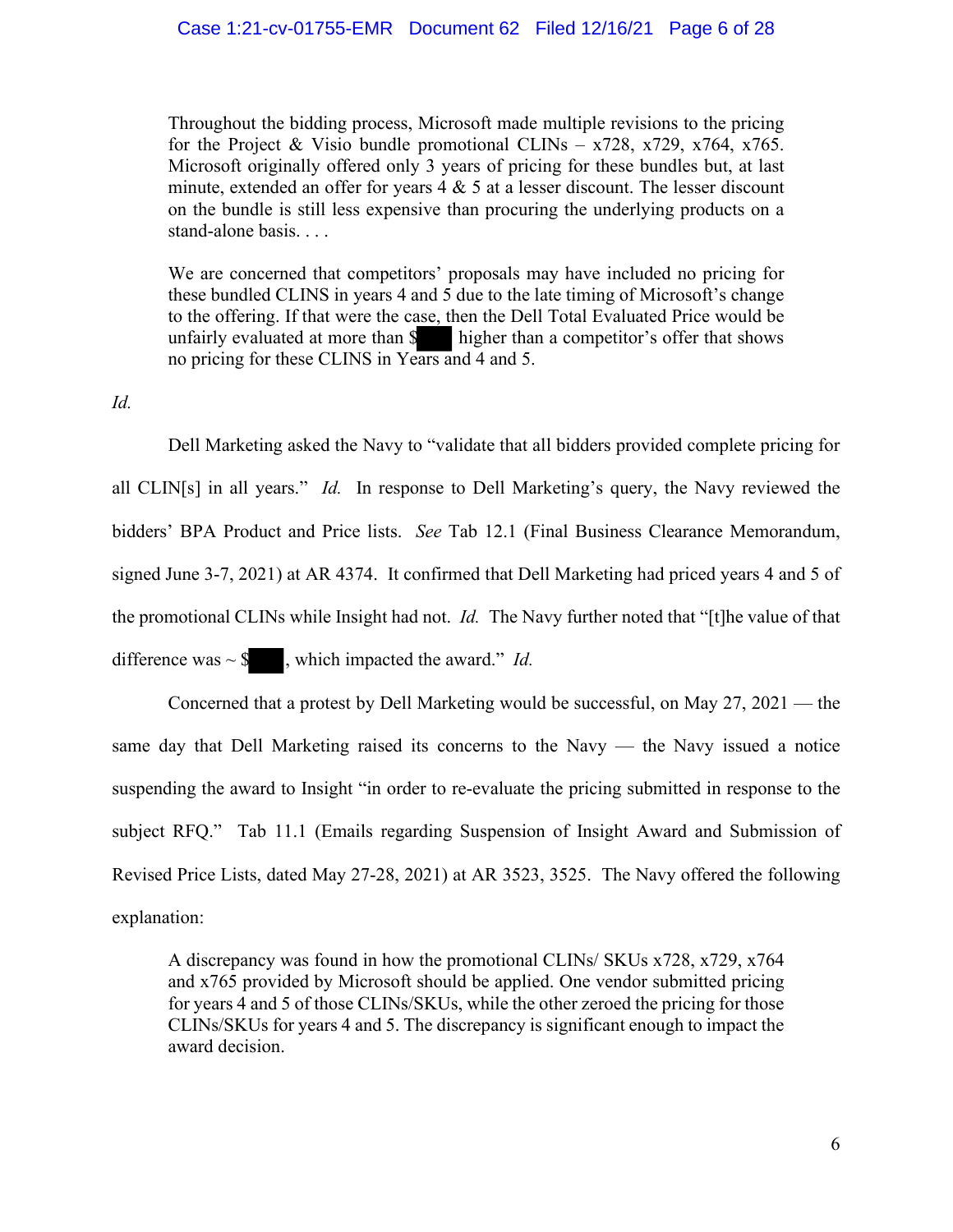## Case 1:21-cv-01755-EMR Document 62 Filed 12/16/21 Page 7 of 28

*Id.* The Navy did not mention, however, that Dell Marketing had brought this possible discrepancy, including the four referenced promotional CLINs, to the Navy's attention. *See id.*

The Navy allowed the parties to submit revised bids on a rapid timeline, and both Insight and Dell Marketing submitted new best and final offers by the May 30, 2021 deadline. *See* Tabs 11.16 (Email from Dell to Navy transmitting its Revised Price Proposal Version 3, dated May 29, 2021) at AR 3699-703; 11.19 (Email transmitting Insight's Final Pricing, dated May 30, 2021) at AR 3738-43; 11.21 (Letter from Insight to Navy regarding Final Pricing, dated May 30, 2021) at AR 3753. Two days later, on June 1, 2021, the Navy notified Insight that it had awarded the BPA to Dell Marketing. *See* Tab 1 (Notification to Insight Public Sector, Inc. of BPA award to Dell Marketing, dated June 1, 2021) at AR 1. The Navy informed Insight that Dell Marketing's new bid was nearly \$87 million less than Insight's new bid. *Id.* The Navy explained in a business clearance memorandum that although Insight's past performance was "slightly better than Dell's," (even though the Navy rated Insight's and Dell Marketing's past performance as identical) Insight's superior past performance "was not enough to overcome almost an \$87M price difference." Tab 12.1 at AR 4360 (valuing Insight's "slightly better" past performance at "no more than \$5 million over the course of 5 years").

Subsequently, on June 7, 2021, Insight filed a bid protest before the Government Accountability Office (GAO). *See* Tab 19 (Insight GAO Protest, dated June 7, 2021) at AR 4531- 95. The Navy produced its Agency Report on July 6, 2021, revealing to Insight for the first time that Dell Marketing had identified specific promotional CLINs in its May 27, 2021 email to the Navy. Tab 34 (Navy Contracting Officer Statement of Facts and Memorandum of Law, dated July 6, 2021) at AR 4687-718. Insight responded to this new information by filing a supplemental protest at the GAO on July 9, 2021. Tab 38 (Insight Supplemental Protest, dated July 9, 2021) at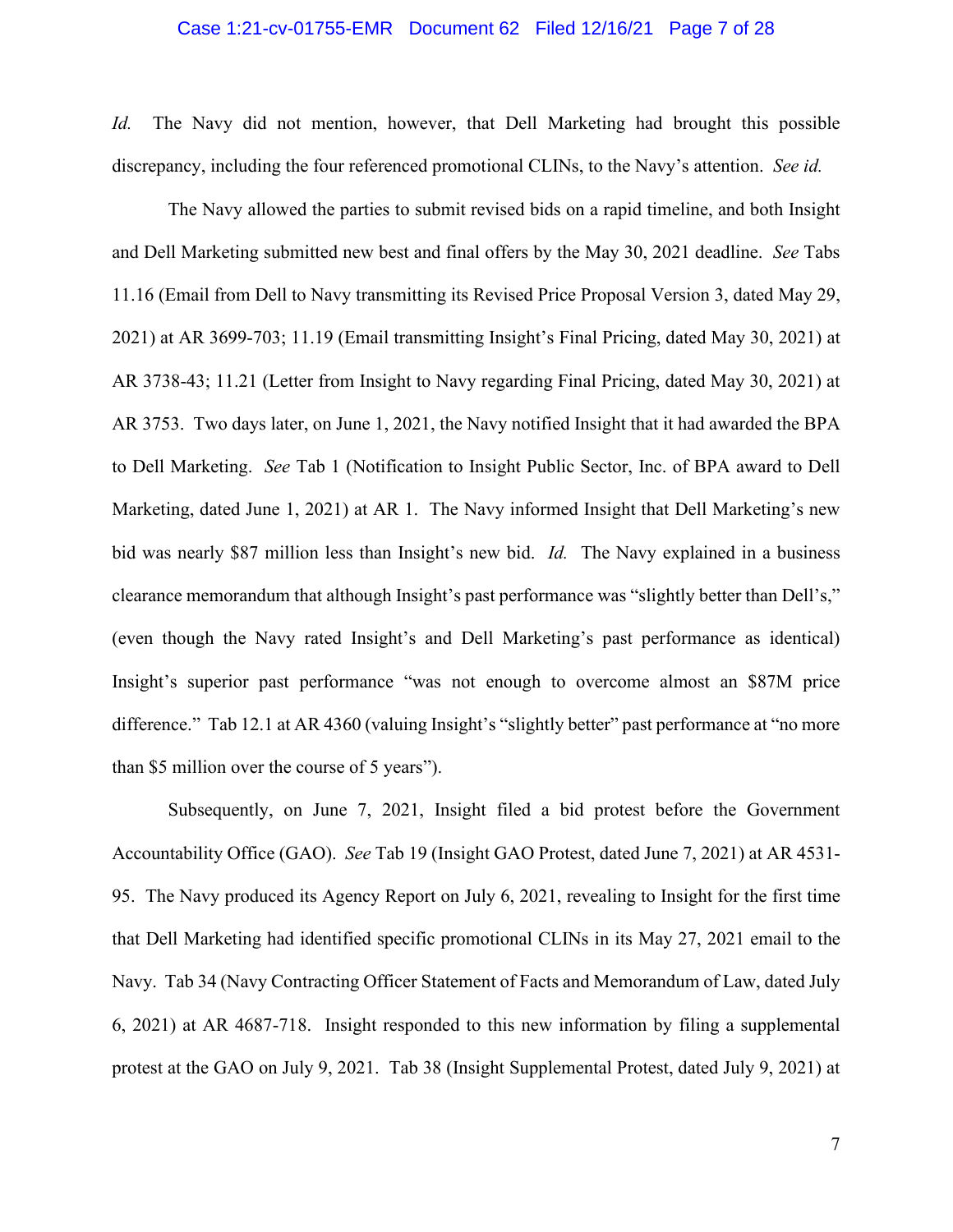## Case 1:21-cv-01755-EMR Document 62 Filed 12/16/21 Page 8 of 28

AR 4727-35. In its supplemental protest, Insight detailed its belief that Dell Marketing's May 27, 2021 email evidenced a violation of the Procurement Integrity Act (PIA). *Id.*

The Administrative Record does not contain independent documentation of a Navy investigation into the alleged PIA violations. In the Navy's response to Insight's supplemental protest at the GAO, however, it argued insufficient evidence existed to require a PIA investigation. *See* Tab 44 at AR 4928-30. The Navy explained to the GAO that although Dell Marketing's May 27, 2021 question to the Navy was "highly specific, it was also not an unreasonable assumption." *Id.* at AR 4927. In support of its decision to forgo a PIA investigation, the Navy further elaborated that "Dell indicated Microsoft initially did not offer promotional pricing for years 4 & 5 of the Promo CLINs, but at the last minute (but apparently before its initial quote on 6 April 2021) offered a lesser discount." *Id.* The Navy also argued that only a handful of CLINs could have affected the price evaluation, despite that the BPA included over 500 CLINs:

A review of the vendors' 6 May 2021 BPA Attachment 2 – BPA Product and Price Lists shows that there are a limited number of "heavy hitters" that will affect the price evaluation. There are 19 CLINS (which includes two of the [CLINs cited in Dell Marketing's May 7, 2021 email]), which are each priced out over \$20M for the 5 year period of performance. (*See* AR 7, Dell, Item 4 p. 308, and AR 7, Insight, Item 4, p. 314.) Taken together, the evidence supports Dell may have just made a reasonable assumption about the Promo CLINs, which turned out to be true.

*Id.* at AR 4928.

Before the GAO resolved the parties' dispute, Insight informed the GAO that it would file a bid protest action in this Court. Tab 49 (Insight Notice of Intent to File Protest in Court of Federal Claims and Request to Provide Protected Information United States Government Investigative Agencies, dated August 17, 2021) at AR 5042. The GAO dismissed Insight's protest when Insight filed the present action. Tab 52 (GAO Dismissal of Insight's Protest, dated August 26, 2021) at AR 5046.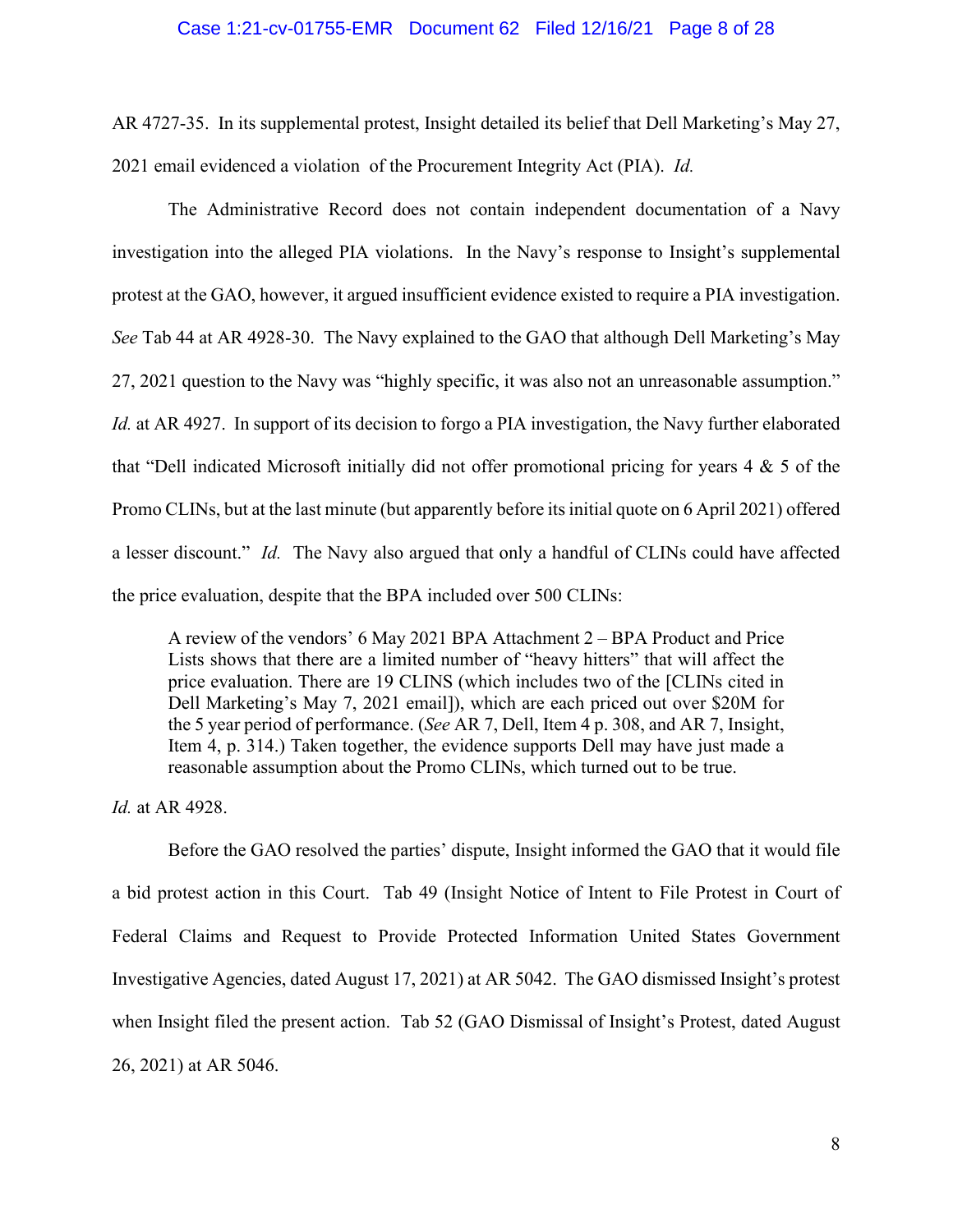#### APPLICABLE LEGAL STANDARD

This Court reviews post-award bid protests pursuant to the Administrative Procedure Act (APA). 28 U.S.C. § 1491(b)(4); 5 U.S.C. § 706(2)(A); *see Advanced Data Concepts, Inc. v. United States*, 216 F.3d 1054, 1057 (Fed. Cir. 2000). The APA requires a reviewing court to determine whether an agency's action was "arbitrary, capricious, an abuse of discretion, or otherwise not in accordance with law [or] . . . unsupported by substantial evidence." 5 U.S.C. § 706; *see also Bowman Transp., Inc. v. Arkansas-Best Freight Sys., Inc.*, 419 U.S. 281, 284 (1974); *Cubic Applications, Inc. v. United States*, 37 Fed. Cl. 339, 342 (1997) ("Although the inquiry [under the APA] is to be searching, it does not permit the court to substitute its judgment for that of the agency." (citing *Citizens to Preserve Overton Park, Inc. v. Volpe*, 401 U.S. 402, 416-20 (1971))).

To prevail in a post-award bid protest, a plaintiff must demonstrate that: "(1) the procurement official's decision lacked a rational basis; or (2) the procurement procedure involved a violation of regulation or procedure." *Impresa Construzioni Geom. Domenico Garufi v. United States*, 238 F.3d 1324, 1332 (Fed. Cir. 2001). When a challenge is brought under the first ground, the court reviews whether "the contracting agency provided a coherent and reasonable explanation of its exercise of discretion, and the disappointed bidder bears a 'heavy burden' of showing that the award decision 'had no rational basis.'" *Id.* at 1333 (internal quotations omitted). The court applies a "highly deferential" standard when reviewing challenges to an agency action for lack of a rational basis assuming a "presumption of regularity" by the agency. *Id.* at 1332-33; *Cleveland Assets, LLC v. United States*, 883 F.3d 1378, 1382 (Fed. Cir. 2018); *CHE Consulting, Inc. v. United States*, 552 F.3d 1351, 1354 (Fed. Cir. 2008). When a challenge is brought under the second ground, the court reviews whether there was "a clear and prejudicial violation of applicable statutes or regulations." *Impresa*, 238 F.3d at 1333 (internal quotations omitted).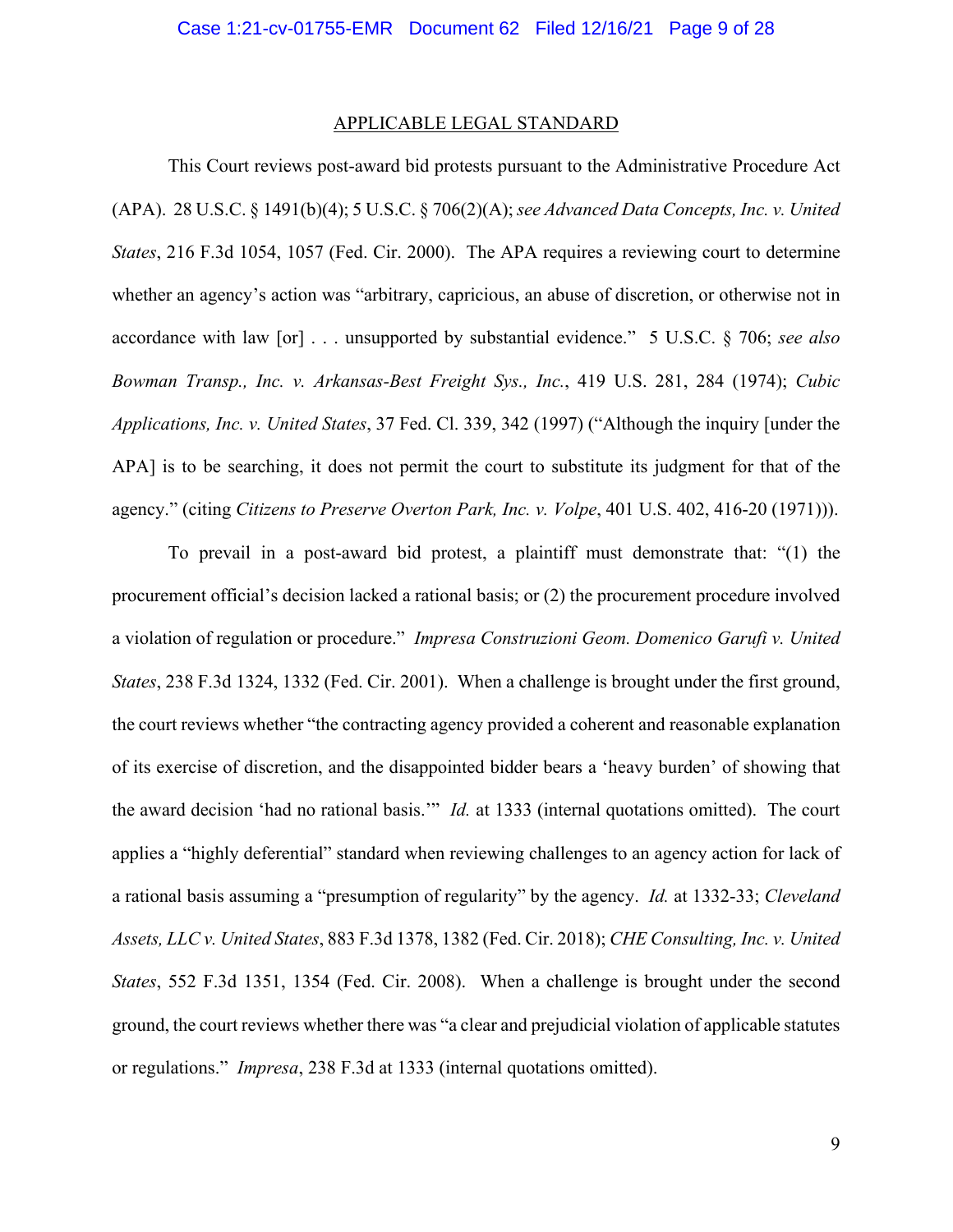## Case 1:21-cv-01755-EMR Document 62 Filed 12/16/21 Page 10 of 28

Where, as here, parties have filed cross motions for judgment on the administrative record, Rule 52.1 of the Rules of the United States Court of Federal Claims (Rules or RCFC) allows the parties to seek an equivalent of an expedited trial on a "paper record, allowing fact-finding by the trial court." *Bannum, Inc. v. United States,* 404 F.3d 1346, 1356 (Fed. Cir. 2005). Courts resolve questions of fact by relying on the administrative record. *Id.* If necessary, a court may remand the case back to a governmental agency under RCFC 52.2 for further factual findings.

A court's analysis of a bid protest proceeds in three steps. First, "the trial court determines whether the government acted without rational basis or contrary to law when evaluating the bids and awarding the contract." *Id.* at 1351. Second, "if the trial court finds that the government's conduct fails the APA review under 5 U.S.C.  $\S$  706(2)(A), then it proceeds to determine, as a factual matter, if the bid protester was prejudiced by that conduct." *Id.* Third, the court determines whether injunctive relief is appropriate based on the plaintiff's likelihood of success on the merits, irreparable harm, the balance of hardships to the parties, and the public interest in an injunction. *See Centech Grp., Inc. v. United States,* 554 F.3d 1029, 1037 (Fed. Cir. 2009).

#### DISCUSSION

The Procurement Integrity Act (PIA) mandates that a federal government official "shall not knowingly disclose contractor bid or proposal information or source selection information before the award of a Federal agency procurement contract to which the information relates," and contractors "shall not knowingly obtain contractor bid or proposal information or source selection information before the award of a Federal agency procurement contract to which the information relates." 41 U.S.C.  $\S 2102(a)(1)$ , (b). To establish a PIA violation, a Plaintiff must demonstrate that: (1) a government actor (2) knowingly disclosed a contractor's "bid or proposal information or source selection information" (3) before the award of the contract "to which the information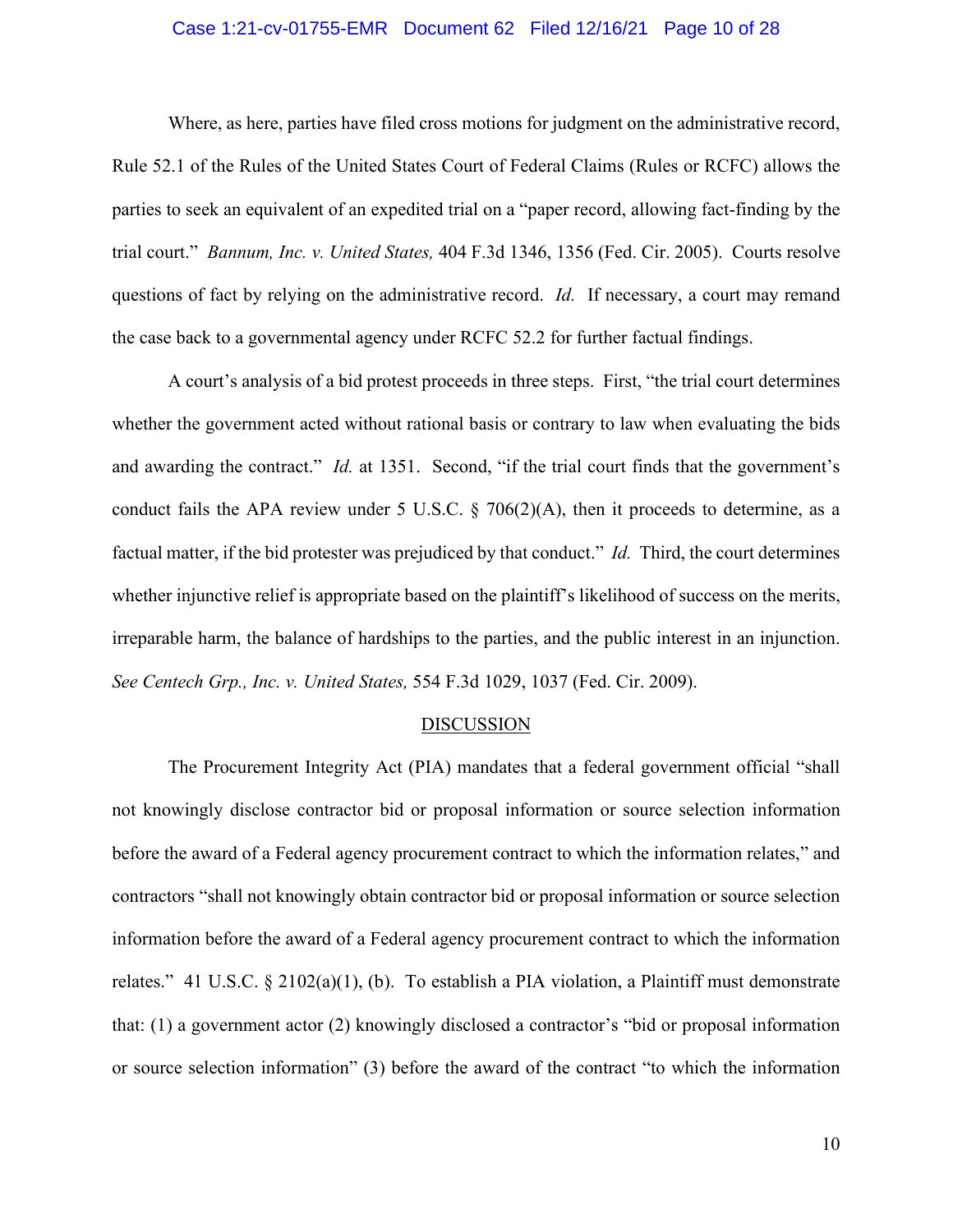## Case 1:21-cv-01755-EMR Document 62 Filed 12/16/21 Page 11 of 28

relates." *Id.*; *see also Jacobs Tech. Inc. v. United States*, 100 Fed. Cl. 198, 214 (2011) (holding "a PIA violation essentially requires an affirmative act by the offeror to obtain source selection information; simply having knowledge is not enough to support a possible PIA violation"). Agencies have an obligation to investigate potential PIA violations: "A contracting officer who receives or obtains information of a violation or possible violation of [the PIA] must determine if the reported violation or possible violation has any impact on the pending award or selection of the contractor." FAR 3.104-7(a).

Plaintiff alleges that "the disclosure that violates the PIA is the [Navy's] disclosure of Insight's CLIN pricing for the promotional CLINs in years 4 and 5—option years under the BPA." Pl. Mem. at 28. Plaintiff contends Dell Marketing's May 27, 2021 email to the Navy, demonstrates "detailed knowledge of Insight's pricing proposal[,]" as the primary basis for its PIA investigation claim. *Id.* at 12; Plaintiff's Reply in Support of Its MJAR and Response in Opposition to Defendant and Defendant-Intervenor MJARS (ECF No. 44) (Pl. Reply) (citing Tab 10.2 at AR 3519) at 22. In part, Dell Marketing's May 27, 2021 email to the Navy states:

"We are concerned that competitors' proposals may have included no pricing for these bundled CLINS in years 4 and 5 due to the late timing of Microsoft's change to the offering. If that were the case, then the Dell Total Evaluated Price would be unfairly evaluated at more than  $\frac{1}{3}$  higher than a competitor's offer that shows no pricing for these CLINS in Years and  $\sqrt{\text{sic}}$  4 and 5."

Tab 10.2 at AR 3519.

Plaintiff contends that Dell Marketing had "no legitimate way of knowing" — without inside information — that these specific CLINs for years 4 and 5 gave Insight a \$27 million price advantage over Dell Marketing. Pl. Mem. at 30; Tr. Oral Arg. at 12.<sup>[5](#page-10-0)</sup> Plaintiff further contends that the Navy must open a PIA investigation related to this contention.

<span id="page-10-0"></span> $<sup>5</sup>$  At oral argument, Plaintiff's counsel framed the alleged PIA violation as highly possible given</sup>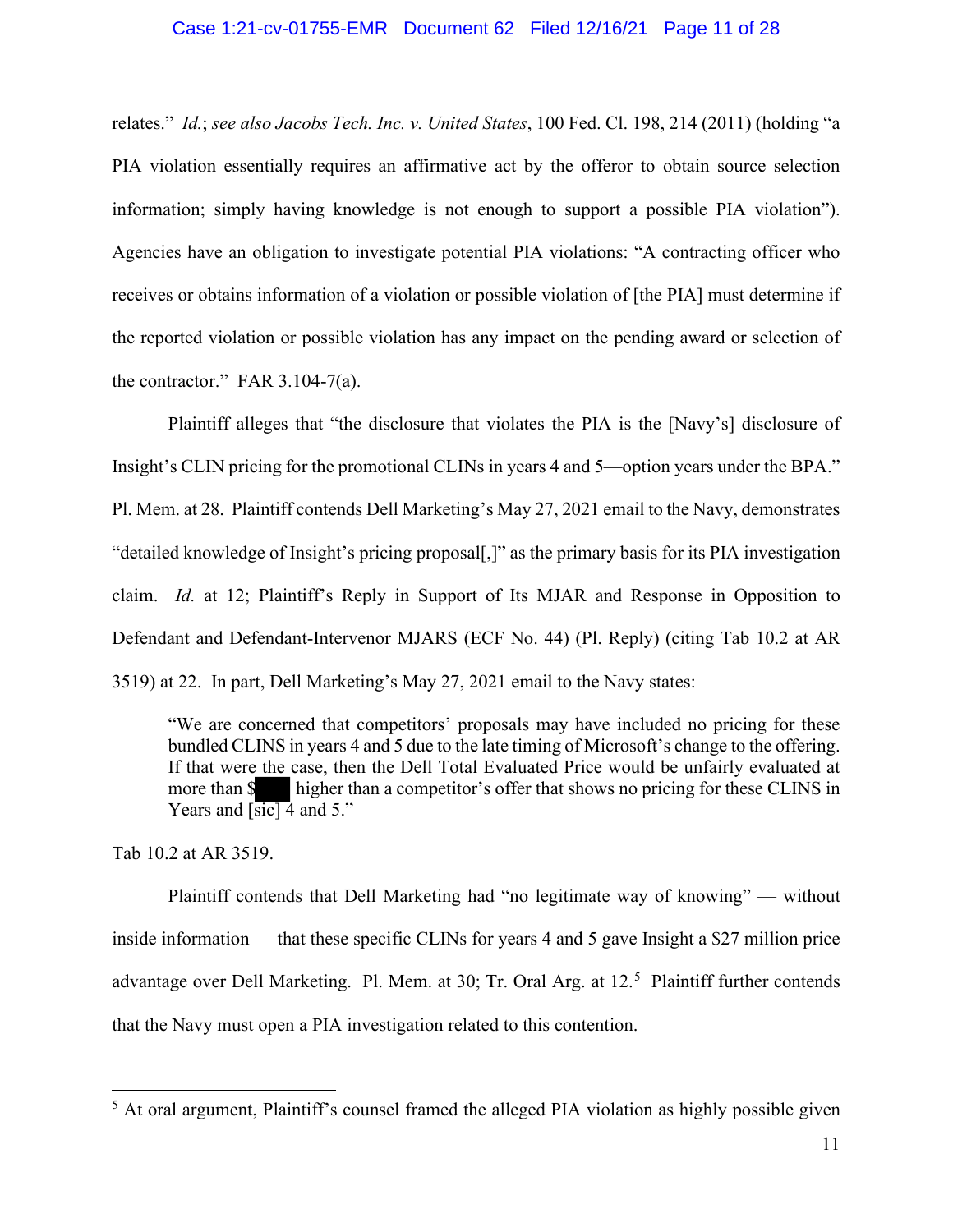## Case 1:21-cv-01755-EMR Document 62 Filed 12/16/21 Page 12 of 28

In its reply brief, Plaintiff points to the Navy's subsequent May 27, 2021 email to Insight and Dell Marketing as a second basis for its PIA claim. Pl. Reply at 23. That email indicated the Navy had suspended the original award to Insight and was re-opening bidding for the BPA award because "[o]ne vendor submitted pricing for years 4 and 5 of those CLINs/SKUs, while the other zeroed the pricing for those CLINs/SKUs for years 4 and 5." *Id.* (citing Tab 11.1 at AR 3523-30). Plaintiff argues that "if there had ever been any doubts initially about how Dell Marketing could have learned Insight's pricing, the Navy removed any doubt that it violated the PIA when it [allegedly] disclosed Insight's unit pricing to Dell Marketing on May 27, 2021 in the communication asking offerors to submit new quotes." *Id.*

It is undisputed that the Navy did not conduct a PIA investigation into either of Plaintiff's claims. Pl. Mem. at 27; Def. Cross-MJAR at 41; Intervenor Defendant's Memorandum of Law in Support of Intervenor Defendant's Cross MJAR (ECF No. 39-1) (Int.-Def. Mem.) at 41. For the reasons set forth in this Memorandum and Order, this Court holds that Plaintiff's first PIA allegation, regarding Dell Marketing's May 27, 2021 email to the Navy, required a PIA investigation, while the Plaintiff's second allegation, regarding the Navy's subsequent May 27, 2021 email to Insight and Dell Marketing, does not require such a PIA investigation. Each is addressed in turn.

the improbability of Dell Marketing knowing Insight's confidential bid information from a source other than the Navy: "It's four CLINs. And, again, we're talking 500 CLINs, five years of pricing -- more than 500 CLINs, five years of pricing, and they are expressing knowledge of four CLINs for, you know -- not even all of the years, but a few of the years, exactly what happened. That's – it's very specific. It's a . . . \$2 1/2 billion procurement. The fact that they are expressing that level of specificity and knowledge about our client's pricing arrangement indicates a possible violation." Tr. Oral Arg. at 12.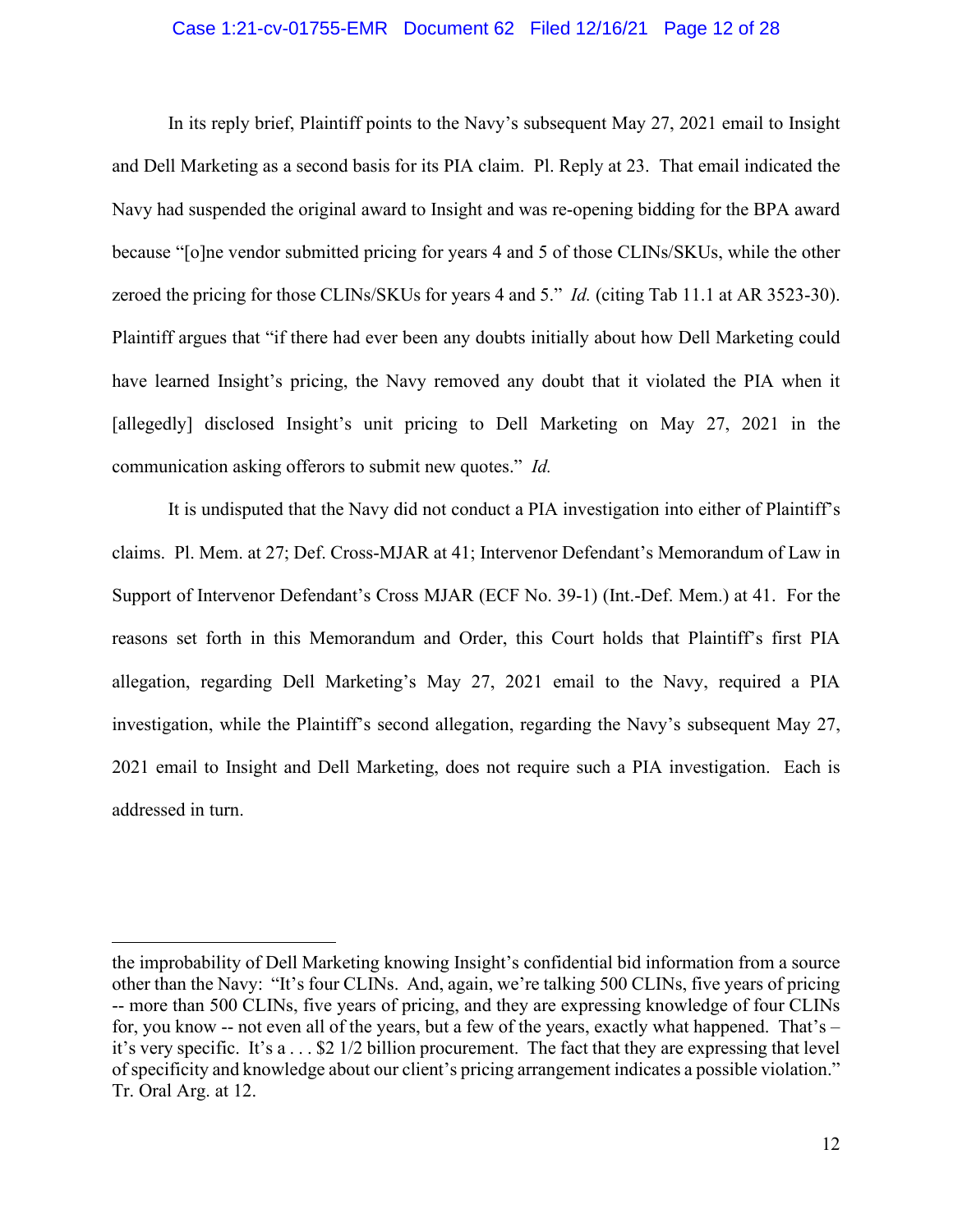# I. First Alleged PIA Violation: Inappropriate Disclosure Prior to Dell Marketing's May 27, 2021 Email to the Navy

Defendants argue that Plaintiff's first PIA allegation concerning Dell Marketing's May 27, 2021 email to the Navy does not require an investigation because (1) the allegation is untimely,<sup>[6](#page-12-0)</sup> (2) the allegation does not amount to a valid PIA claim, and (3) the court's reasoning in *Jacobs Tech. Inc. v. United States*, 100 Fed. Cl. 198 (2011) warrants a ruling in their favor. Def. Cross-MJAR at 42-47; Int.-Def. Mem. at 41-48. The Court finds Defendants' arguments unpersuasive.

## A. Insight Timely Raised a Potential PIA Violation.

Plaintiff timely asserted its first PIA-related allegation. To timely assert a PIA violation, a plaintiff must alert the agency of its allegation within 14 days of discovering a possible violation. 41 U.S.C.  $\S 2106$ .<sup>[7](#page-12-1)</sup> While Plaintiff contends that the 14-day time bar is inapplicable in bid protests brought before the Court of Federal Claims given the statute specifically references protests filed before the "Comptroller General" at the GAO, Pl. Reply at 24 n.11, the Federal Circuit has held that "[i]t would be incongruous to bar later GAO protests but to permit a later court challenge." *COMINT Sys. Corp. v. United States*, 700 F.3d 1377, 1383 (Fed. Cir. 2012). Furthermore, the Court of Federal Claims has applied the PIA's 14-day bar to protests in this Court. *See Melwood Horticultural Training Ctr., Inc. v. United States*, 153 Fed. Cl. 723, 742 (2021) (applying 14-day bar to an alleged PIA violation brought in the Court of Federal Claims); *Omega World Travel, Inc.* 

<span id="page-12-0"></span> $6$  This argument is adopted by Intervenor-Defendant, but not by Defendant. Tr. Oral Arg. at 55 (Defendant's counsel: "[I]t's not our position that that was untimely to raise it[.]").

<span id="page-12-1"></span> $<sup>7</sup>$  A bidder "may not file a protest against the award or proposed award of a Federal agency</sup> procurement contract [and] the Comptroller General may not consider that allegation in deciding a protest" alleging a PIA violation "unless the person, no later than 14 days after the person first discovered the possible violation, reported to the Federal agency responsible for the procurement the information that the person believed constitutes evidence of the offense." 41 U.S.C. § 2106.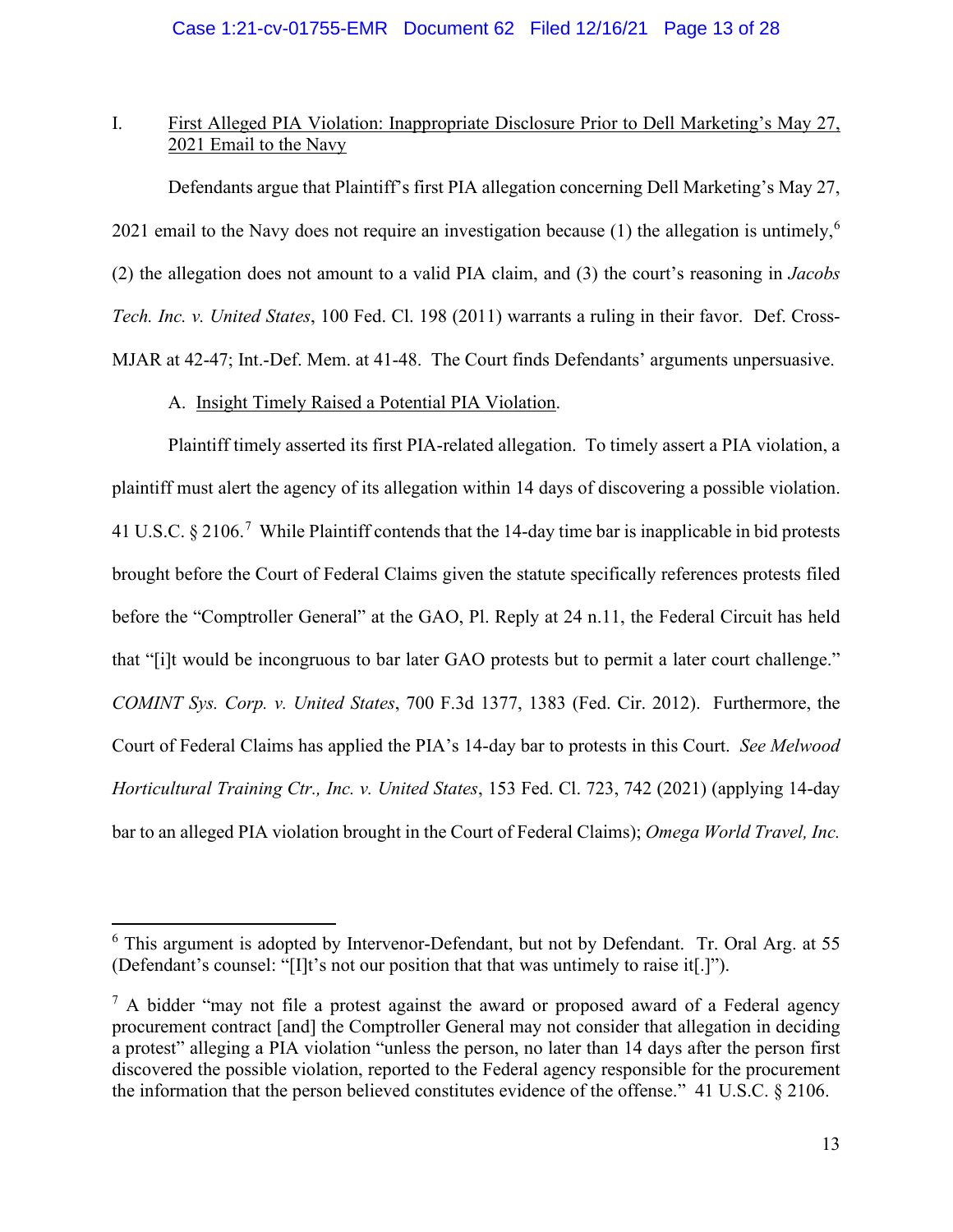## Case 1:21-cv-01755-EMR Document 62 Filed 12/16/21 Page 14 of 28

*v. United States*, 82 Fed. Cl. 452, 467 (2008) (discussing 14-day time bar in connection with an alleged PIA violation brought in the Court of Federal Claims).

Plaintiff meets this 14-day requirement with regard to its first PIA claim. Plaintiff first became aware of Dell Marketing's May 27, 2021 email to the Navy about Insight's unpriced CLINs for years 4 and 5 when the GAO filed its Agency Report on July 6, 2021. *See* Tab 0 (Agency Report Table of Contents, filed July 6, 2021); Pl. Reply at 22-23. Plaintiff timely filed its supplemental protest at the GAO alleging a potential PIA violation three days later, on July 9, 2021. Tab 38 at AR 4727-35.

Defendant does not contest that Plaintiff's first PIA claim is timely Tr. Oral Arg. at 54-55 ("[I]t's not our position that that was untimely to raise it[.]"), 98-99 ("So to the extent that Insight is alleging that the Navy -- that the Navy should have investigated a PIA violation because of Dell Marketing's May 27th email to the Navy, no, we're not arguing that that is untimely."). In contrast, Intervenor-Defendant argues that Plaintiff's first PIA allegation is time-barred because, it contends, Insight should have discovered a possible violation, if any, on May 27, 2021, when it received the Navy's corrective action email indicating that "[o]ne vendor submitted pricing for years 4 and 5 of those CLINs/SKUs, while the other zeroed the pricing for those CLINs/SKUs for years 4 and 5." Int.-Def. Mem. at 42 (citing Tab 11.1 at AR 3523). Given Insight's unpriced CLINs are the basis for Plaintiff's first PIA claim, Intervenor-Defendant argues that Insight's first PIA claim is time-barred as it should have been filed within 14 days of May 27, 2021. *Id.* at 42- 43; Tr. Oral Arg. at 84 ("So if [Insight] actually thought this was a violation, . . . they just got an email telling – Insight should have been like, whoa, why are you guys sending this information about how Dell priced this procurement?").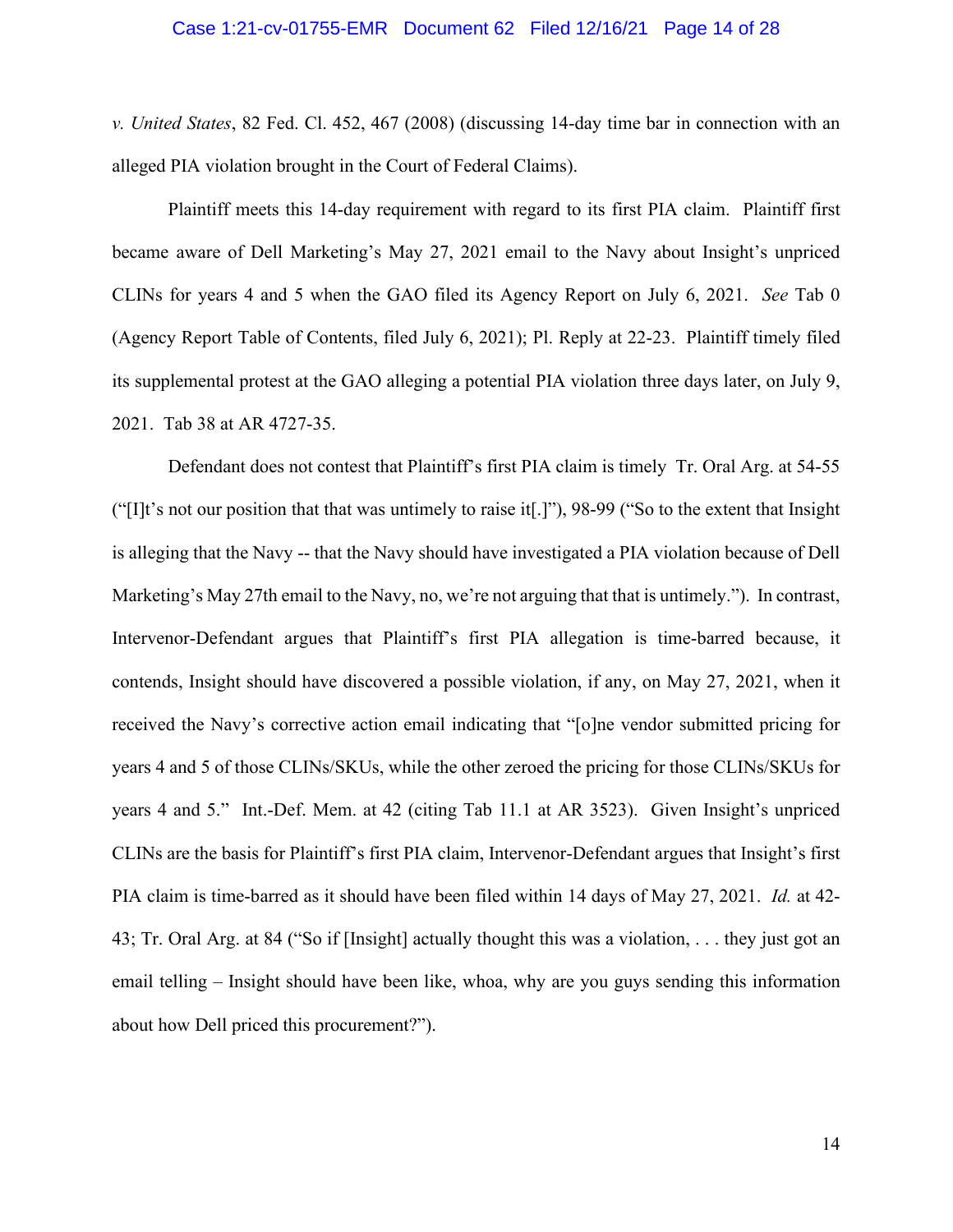## Case 1:21-cv-01755-EMR Document 62 Filed 12/16/21 Page 15 of 28

Plaintiff responds that "[t]he fundamental problem" with Intervenor-Defendant's timeliness argument is that Insight did not learn of a potential PIA violation until the production of the GAO Agency Report on July 6, 2021. Pl. Reply at 23. Given "Insight was not copied on the May 27, 2021 email from the Navy to Dell Marketing" raising concerns about Insight's mispriced CLINs, Plaintiff claims it assumed that the Navy was "operating within the bound of applicable law" when it received the Navy's May 27, 2021 corrective action correspondence. *Id.* at 23-24 (citing Tab 11.1 at AR 3525-30); Tr. Oral Arg. at 100 ("Insight never saw the email that went to Dell."). Thus, Plaintiff contends it was not until the production of the GAO Agency Report on July 6, 2021 that Plaintiff was led to believe a PIA violation had occurred. Pl. Reply at 23*.*

The Court agrees that the Navy's May 27, 2021 corrective action email to Insight and Dell Marketing did not put Plaintiff on notice of a possible PIA violation. Simply put, that email did not mention that the Navy's corrective action stemmed from Dell Marketing's May 27, 2021 email to the Navy concerning Insight's potentially unpriced CLINs; Plaintiff did not know on May 27 that Dell Marketing's email even existed. *See* Tab 11.1 at AR 3525-30. Further, there was nothing in the Navy's email indicating that the Navy became aware of Insight's mispriced CLINs from Dell Marketing or some other outside source. *Id.* Therefore, as of May 27, 2021, Plaintiff had no reason to believe that a possible PIA violation had occurred.

Tellingly, Intervenor-Defendant does not contend that Insight knew the Navy's corrective action stemmed from information provided by Dell Marketing to the Navy via its separate, May 27 email. *See* Int.-Def. Mem. at 42-43. Nor could it. Rather, Intervenor-Defendant contends that the Navy's corrective action email should have placed Plaintiff on notice that the Navy was aware of problems with Insight's CLIN pricing, and that at base this is the substance of Plaintiff's first PIA claim. *Id.*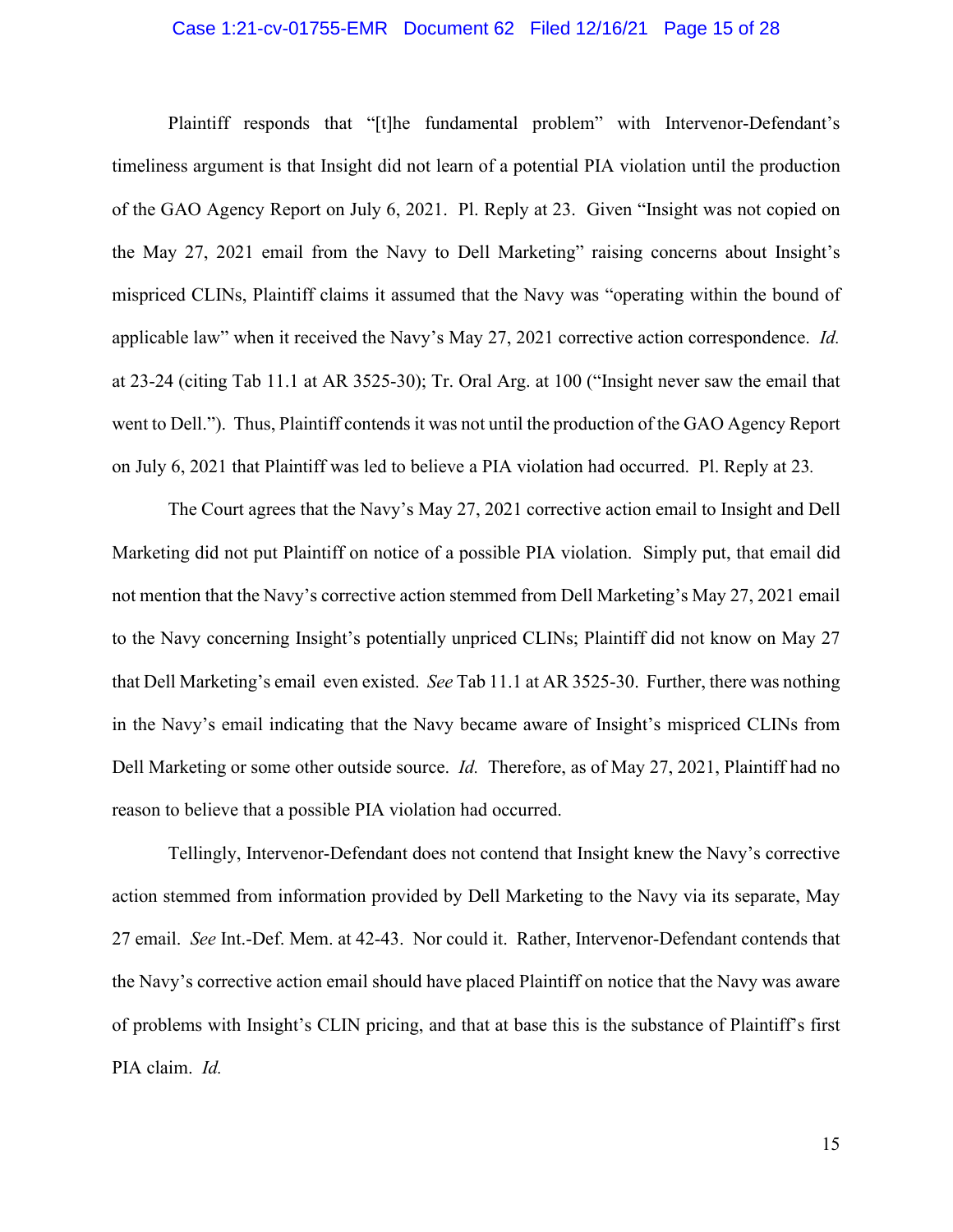## Case 1:21-cv-01755-EMR Document 62 Filed 12/16/21 Page 16 of 28

This Court disagrees. Intervenor-Defendant mischaracterizes Plaintiff's first PIA claim. Plaintiff's claim does not concern the *Navy* noticing Insight's mispriced CLINs. Rather, Plaintiff's first PIA claim concerns *Dell Marketing* noticing – allegedly by improper means – Insight's mispriced CLINs. Plaintiff could only have surmised that *Dell Marketing* improperly received Insight's CLIN pricing by viewing the May 27, 2021 email from Dell Marketing to the Navy. Since it is undisputed that Plaintiff received that email for the first time on July 6, 2021, with the production of the GAO Agency Report, Tab 34 at AR 4687, the 14-day clock began then. *See* 41 U.S.C. § 2106. Accordingly, Plaintiff properly raised a potential PIA violation within 14 days of "first discover[ing] the possible [PIA] violation" by filing its supplemental protest on July 9, 2021, three days after becoming aware of a possible violation.<sup>[8](#page-15-0)</sup> Tab 38 at AR 4727-35.

<span id="page-15-0"></span><sup>&</sup>lt;sup>8</sup> At oral argument, Intervenor-Defendant raised an additional procedural argument, not contained in its briefing, that Plaintiff failed to properly raise its PIA claim directly with the Navy, and that raising it in Plaintiff's July 9, 2021 supplemental protest at the GAO was insufficient. Tr. Oral Arg. at 81-82 ("So I want to start with the proposition, Judge, that even now they can't tell you that they made a procurement -- a timely Procurement Integrity Act allegation. What they did - read the statute -- is they filed a protest. They were at GAO in the middle of the protest, and they filed a protest, okay? They didn't send a letter to the contracting officer saying here's our Procurement Integrity Act allegation, here's our evidence, here's anything else."). This argument fails. As an initial matter, Intervenor-Defendant waived this issue by omitting it from its briefing and raising it for the first time at oral argument. *See, e.g.*, *Office Depot, Inc. v. United States*, 95 Fed. Cl. 517, 530-31 (2010) ("Because plaintiff's argument was not presented to the court until oral argument, the court considers this argument waived."). However, even if the Court were to entertain Intervenor-Defendant's argument, it would fail as a matter of law. Defendant does not dispute that the Navy became aware of Plaintiff's PIA allegation when Plaintiff filed its supplemental protest at the GAO. Tr. Oral Arg. at 54-55. This is not unusual. For example, in *Jacobs Technology, Inc. v. United States*, the Court of Federal Claims evaluated the merits of a PIA claim after the protester put the agency on notice by raising its PIA claim at the GAO. 100 Fed. Cl. 198, 215 (2011). Thus, Plaintiff's supplemental GAO protest informed the Navy "of a violation or possible [PIA] violation[,]" in compliance with FAR 3.104-7(a). Indeed, the Navy responded to Insight's PIA investigation request in proceedings before the GAO. Tab 44 at AR 4921-51. Plaintiff's first PIA-related allegation is properly before this Court.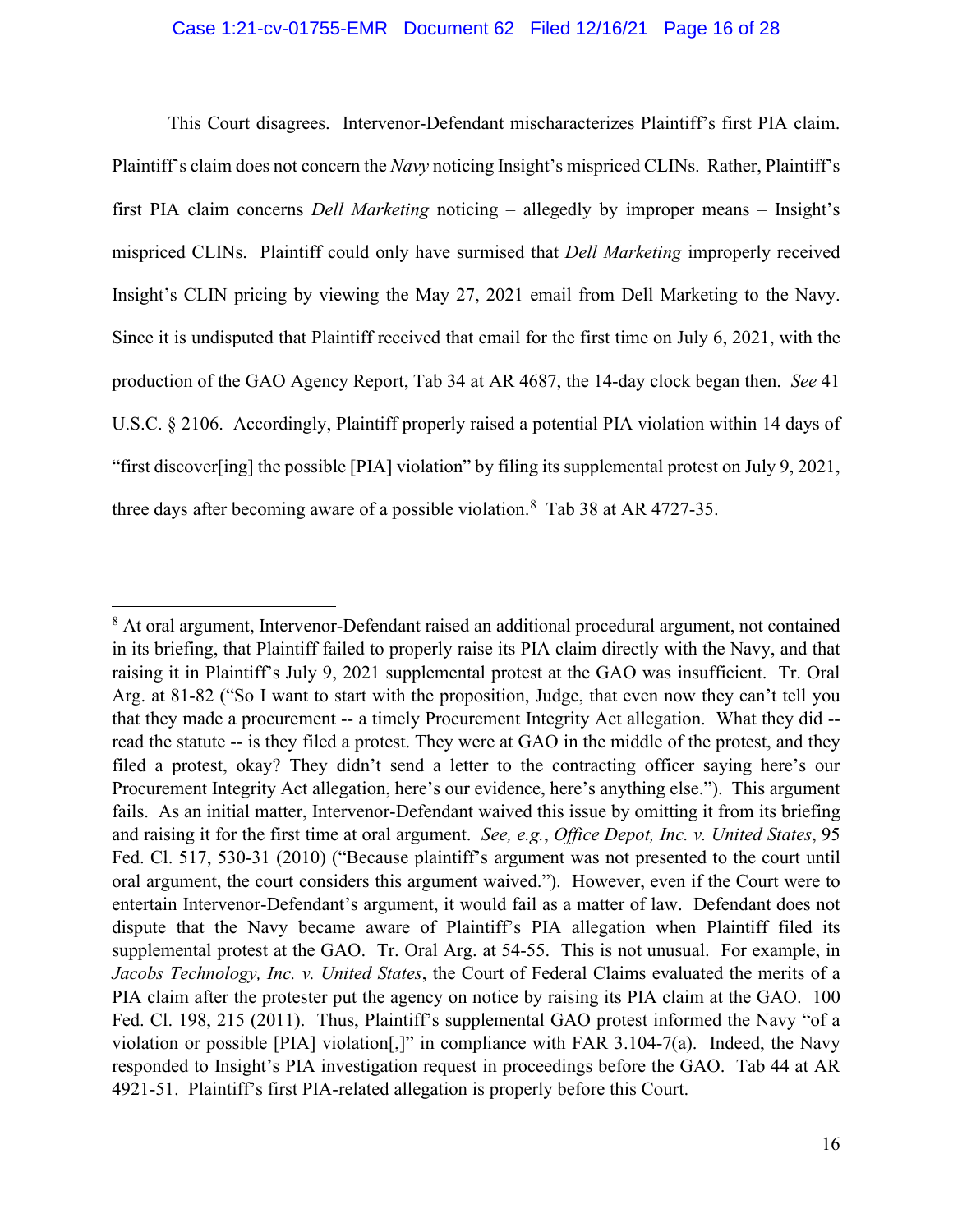## B. Insight's First PIA Allegation Required Investigation.

The Navy was required to conduct a PIA investigation into Plaintiff's first PIA allegation. While jurisprudence is sparse concerning when an agency is required to initiate a PIA investigation, all parties heavily rely on *Jacobs Technology, Inc. v. United States*, 100 Fed. Cl. 198 (2011) to support their positions.<sup>[9](#page-16-0)</sup> Pl. Mem. at 31; Def. Cross-MJAR at 43; Int.-Def. Mem. at 47. While not binding on this court, *Jacobs* is instructive. In *Jacobs*, the court held an agency is not required to open a PIA investigation "if the agency, […] determines that a PIA violation is *not possible*" based on the plaintiff's allegations. *Jacobs*, 100 Fed. Cl. at 209 (emphasis added) (holding an "agency need not necessarily document its determination" if it finds that a PIA violation is not possible). Thus, pursuant to *Jacobs,* to require a PIA investigation, a plaintiff must establish a *possibility* that (1) a government actor (2) knowingly disclosed a contractor's "bid or proposal information or source selection information" (3) before the award of the contract "to which the information relates." *Id.*; 41 U.S.C. § 2102(a)(1), (b). FAR 3.104-7(a), which requires an investigation if a contracting officer receives information of a "possible PIA violation," is consistent with *Jacobs*' interpretation. FAR 3.104-7(a) ("A contracting officer who receives or obtains information of a violation or *possible* violation of [the PIA] *must* determine if the reported violation or possible violation has any impact on the pending award or selection of the contractor.") (emphases added). Plaintiff has clearly made such a showing here.

<span id="page-16-0"></span><sup>9</sup> Plaintiff and Defendant agree on the standard this Court should apply. *See* Tr. Oral Arg. at 104 (Plaintiff's counsel suggests that "the standard in the FAR for a PIA investigation […] is that you raise a possible investigation...."), 54 (Defendant's counsel suggests the standard under the FAR is whether the agency "receive[d] information of a violation or a possible violation of the PIA.").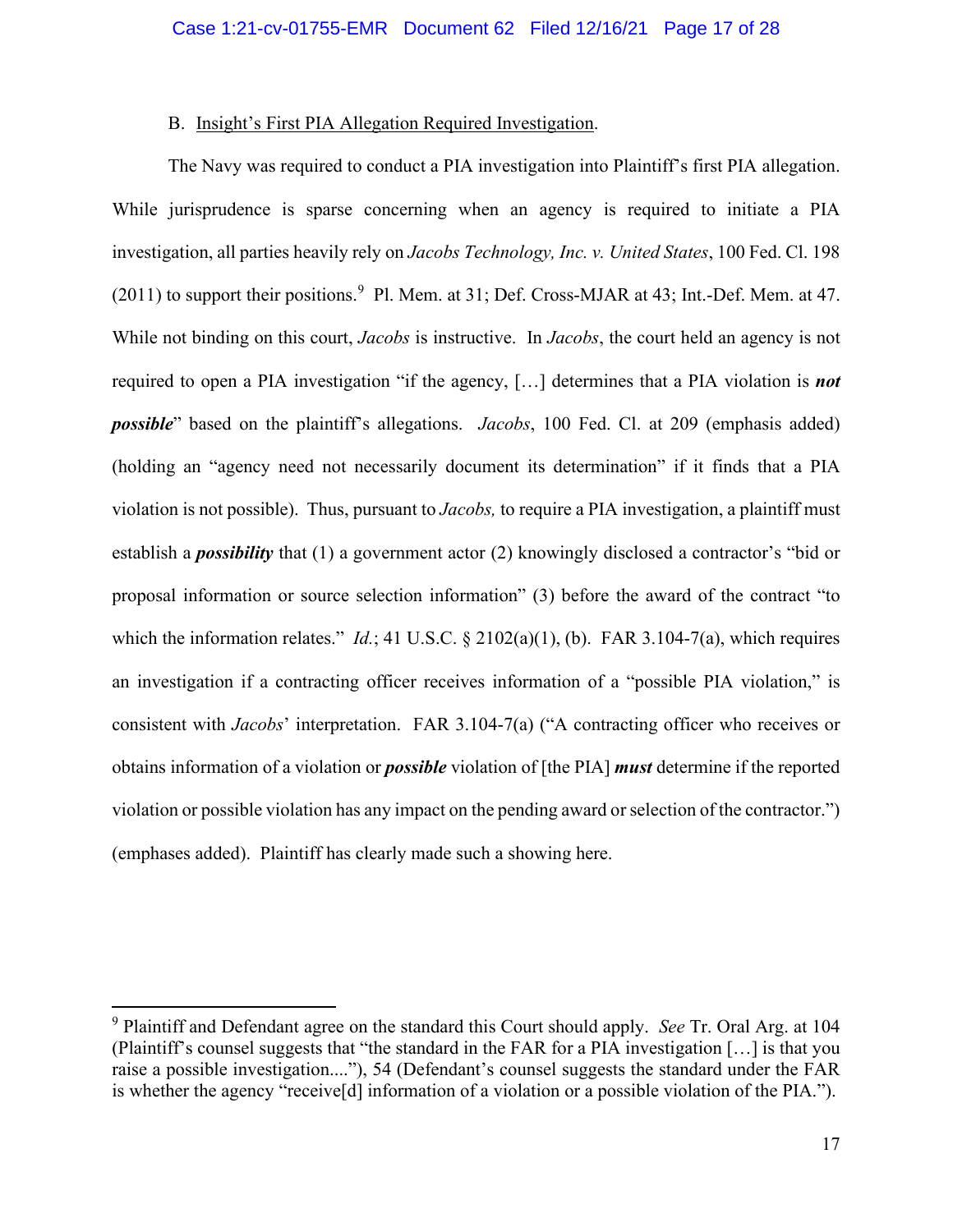# 1. Plaintiff Sufficiently Alleged the Reasonable Possibility of Unlawful Government Conduct.

Although the possibility of unlawful government action is presumed in any PIA violation allegation given such an allegation by its nature implies improper conduct by a government official, the Court nevertheless briefly addresses this issue given Intervenor-Defendant's cursory contention that "Insight has pled no facts indicating that a government official provided Dell with Insight's CLIN level pricing before this contract award to Insight." Int.-Def. Mem. at 45; Tr. Oral Arg. at 88 ("There has never been alleged any fact that would come anywhere close to a government release of information to Dell."). Insight, however, is not required to point to "silver bullet" facts to sufficiently plead that the Navy is required to conduct a PIA investigation; instead, as noted, Insight must raise the reasonable *possibility* of a PIA violation, pleading facts to support such a reasonable *possibility*. *See, e.g., Jacobs*, 100 Fed. Cl. at 209; FAR 3.104-7(a); 41 U.S.C. § 2102(a)(1), (b). In its supplemental protest filed before the GAO on July 9, 2021, Plaintiff, citing Dell Marketing's May 27, 2021 email to the Navy, specifically raised a concern that "Navy personnel improperly revealed information regarding Insight's pricing proposal to Dell." Tab 38 at AR 4727-28. On the record before the Court, Plaintiff has clearly met the pleading standard for raising a reasonable possibility of unlawful government conduct.

# 2. Plaintiff Sufficiently Alleged the Possibility that the Navy Knowingly Disclosed Insight's Proposal Information.

Defendants appear to provide two rationales for how Dell Marketing could have known about Plaintiff's unpriced promotional CLINs in years 4 and 5 without receiving Plaintiff's price proposal from the Navy: (1) Microsoft originally only offered pricing for the first three years of the contract and at the "last minute" added pricing for years 4 and 5 making it plausible that Plaintiff would neglect to reflect such new pricing in its final quote, and (2) while the Solicitation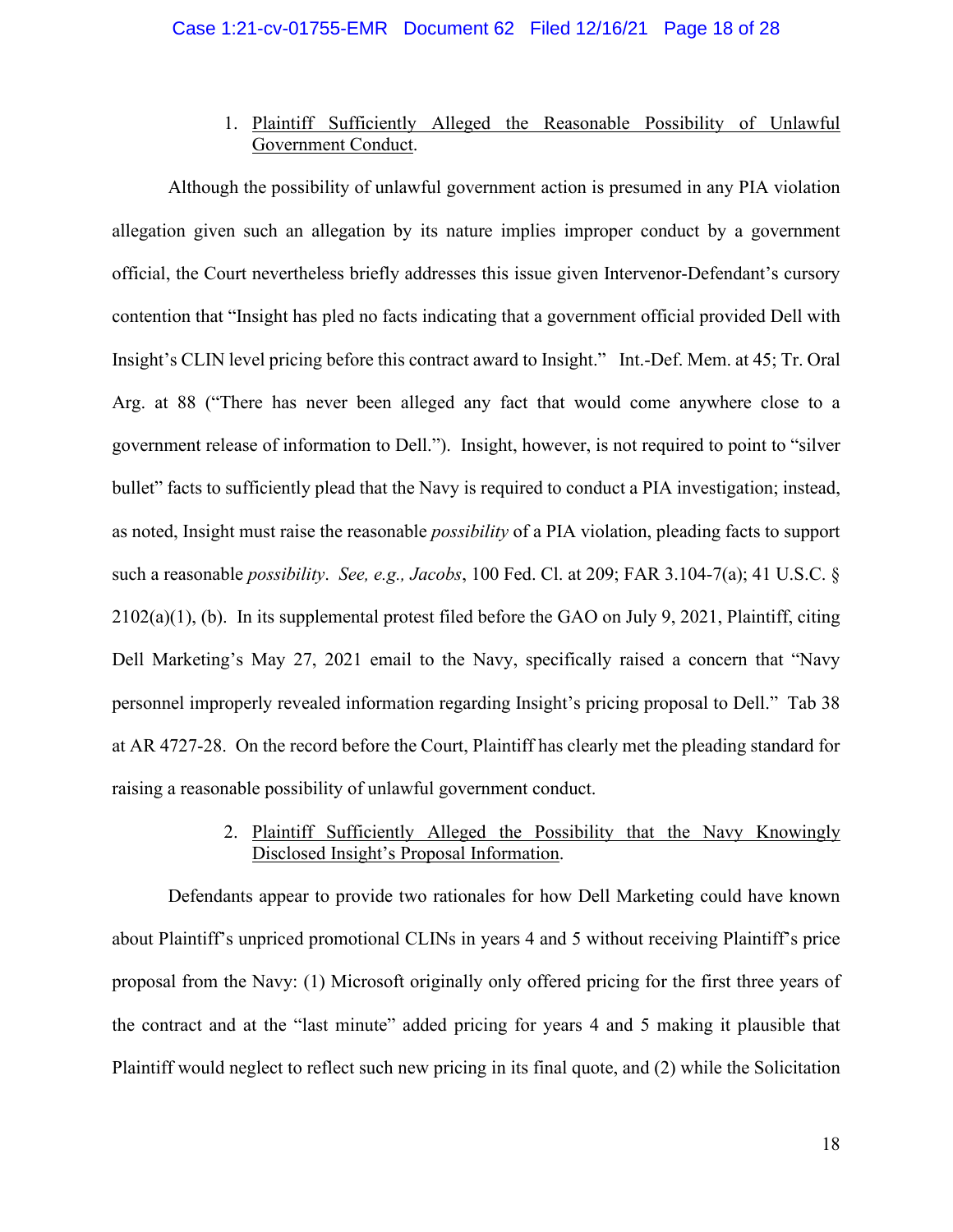## Case 1:21-cv-01755-EMR Document 62 Filed 12/16/21 Page 19 of 28

involved hundreds of CLINs, only approximately 19 CLINs were priced at more than \$20 million over the life of the BPA, enabling Dell Marketing (aware of the approximately \$27 million price differential between the original winning and losing bid) to narrow the potential pool of unpriced CLINs in Plaintiff's proposal. *See* Def. Cross-MJAR at 42-45; Int.-Def. Mem. at 43-46; Tab 7.1 at AR 3352-54. <sup>[10](#page-18-0)</sup> While these rationales are plausible, and may turn out to be accurate, at this point such contentions are speculative and neither explanations foreclose the reasonable possibility that a PIA violation, in fact, occurred. Accordingly, this Court must remand this action to the Navy to complete a fulsome and appropriate PIA investigation into Plaintiff's first allegation of a PIA violation.

The Court notes that it is still unclear from the record when Microsoft changed its pricing. Plaintiff claimed at oral argument that it believes the last round of Microsoft price change was sometime before April 6, 2021, over a month before final quotes were due on May 6, 2021. Tr. Oral Arg. at 45 ("Your Honor, I don't know the exact date [Microsoft changed its pricing], but it's sometime before April 6th."). When asked the same question about when Microsoft changed its pricing, Intervenor-Defendant admittedly could not recall. *Id.* at 91. This date may be important.

<span id="page-18-0"></span> $10$  At oral argument, Intervenor-Defendant made two additional arguments not contained in its briefing: (1) Insight and Dell Marketing are both Microsoft resellers, and therefore would have been aware of Microsoft's changed pricing, and (2) Insight and Dell Marketing "compete against each other all the time[,] [s]o Dell has a pretty good idea how generally Insight lands in the pricing realm next to them and things like that." Tr. Oral Arg. at 86. First, as previously noted, *see supra* n.8, a party waives arguments that are omitted from its briefing and are raised for the first time at oral argument. *See, e.g.*, *Office Depot*, 95 Fed. Cl. at 530-31. Thus, these arguments are waived.

Even if this Court were to consider Intervenor-Defendant's additional arguments, however, neither are persuasive. While Intervenor-Defendant correctly notes that Insight and Dell Marketing would have known about Microsoft's changed pricing given they are both Microsoft resellers, it fails to show how knowing about such changed pricing would lead Dell Marketing to identify four out of hundreds of Insight's CLINs. Similarly, Intervenor-Defendant fails to demonstrate how Dell Marketing's experience competing against Insight in other contracts would have led Dell Marketing to identify the four CLINs at issue here.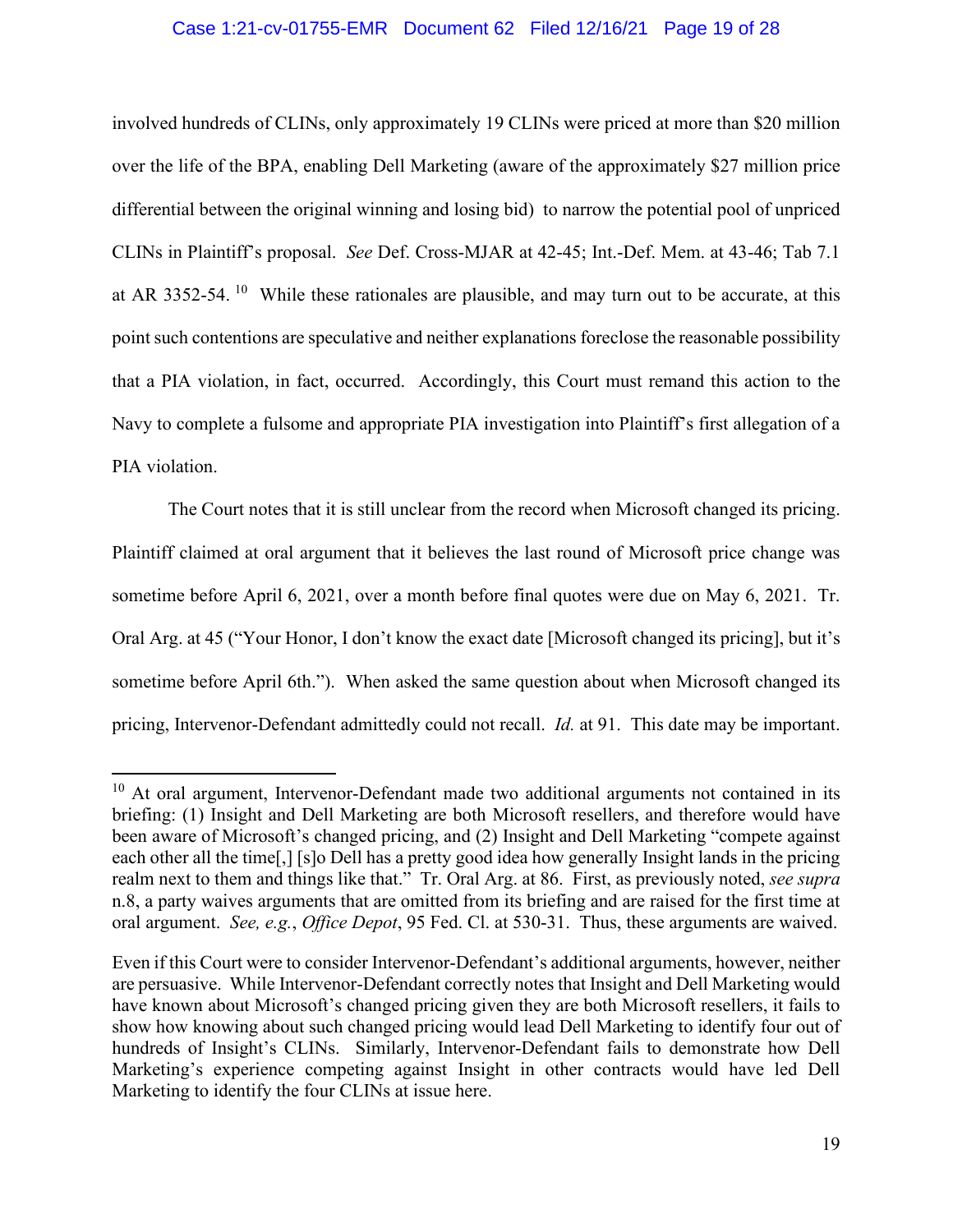## Case 1:21-cv-01755-EMR Document 62 Filed 12/16/21 Page 20 of 28

If the price change occurred before April 6, 2021, as Plaintiff contends, Plaintiff may have had sufficient time to incorporate Microsoft's pricing making the Defendant and Intervenor-Defendant's "last minute" argument less plausible. However, if Microsoft changed its pricing in the days before May 6, 2021, when final quotes were due, the "last minute" argument has more merit. Given the lack of clarity on when Microsoft changed its pricing and when the parties learned of this pricing change, Defendants' argument fails to eliminate the reasonable possibility of a PIA violation.

Second, Defendants' contention that hundreds of CLINs *could* be narrowed down to just 19, making it easier to pinpoint Insight's four unpriced promotional CLINs, does not foreclose the reasonable possibility of a different explanation (*i.e*., disclosure of information from the Navy to Dell Marketing). Indeed, it is also reasonably plausible that Plaintiff's bid was lower due to CLINs other than the identified 19 highly-priced CLINs. For example, instead of altering the higherpriced CLINs, Plaintiff could have decreased the pricing for many lower-priced CLINs to reduce its total bid. Further, that only two of the four unpriced, promotional CLINs identified by Dell Marketing stemmed from the pool of 19 highly-priced CLINs further supports a reasonable possibility that a differing explanation exists. *See* Def. Cross-MJAR at 44 ("Specifically, there were less than 20 CLINs (including two of the Promo CLINs) where Dell proposed prices of more than \$20 million over the life of the BPA.").<sup>11</sup> While Defendants' contentions may turn out to be accurate, at this point, in evaluating whether the Navy should conduct a PIA investigation,

<span id="page-19-0"></span><sup>&</sup>lt;sup>11</sup> *Compare* the four promotional CLINs at issue (x728, x729, x764 and x765), Tab 11.1 at AR 3523, 3525, *with* the 19 highly-priced CLINs worth more than \$20 million each over the life of the contract (x100, x101, x102, x104, x105, x106, x120, x407, x 453, x497, x511, x729 (promotional CLIN), x744, x746, x761, x765 (promotional CLIN), x768, x781, and x784). Tab 7.1 at AR 3352-54.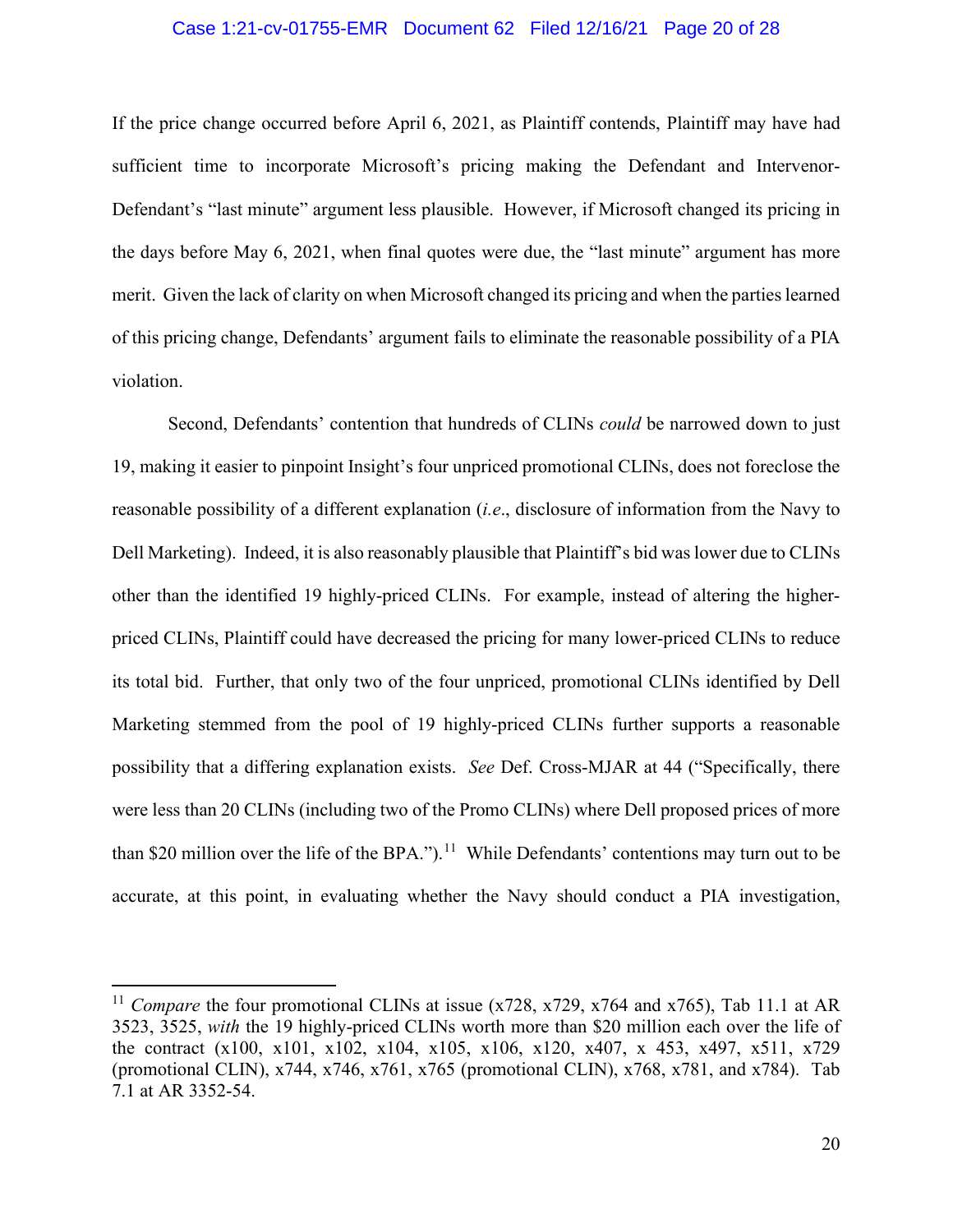## Case 1:21-cv-01755-EMR Document 62 Filed 12/16/21 Page 21 of 28

Defendants' arguments do not foreclose a reasonable possibility that Dell Marketing improperly received Plaintiff's proposal information from the Navy.<sup>[12](#page-20-0)</sup>

# 3. Plaintiff Sufficiently Alleged the Possibility that Disclosure Occurred Before the Award of a Contract to Which the Information Relates.

A knowing disclosure of contractor bid or proposal information violates the PIA only if it occurs "before the award of a Federal agency procurement contract to which the information relates." 41 U.S.C. § 2102(a)(1), (b). Defendants mistakenly contend that an alleged, potential disclosure of competitive information to Dell Marketing before Dell Marketing's May 27, 2021 email "does not suggest that Dell Marketing improperly obtained this information *pre-award*, as would be necessary for a PIA violation." Def. Cross-MJAR at 45 (emphasis in original); *see* Int.- Def. Mem. at 45 ("Insight has pled no facts indicating that a government official provided Dell with Insight's CLIN level pricing before this contract award to Insight."). Here, Insight broadly alleged that at some time before Dell Marketing's May 27, 2021 email to the Navy, Dell Marketing received "inside information about Insight's proposal." Tab 38 at AR 4730. This includes the reasonable possibility that disclosure occurred before the initial award to Insight. Even if a disclosure had occurred after the initial award to Insight — an award that the Navy quickly suspended — the potentially disclosed information still directly related to, and occurred prior to, the second and final award of the BPA to Dell Marketing.

Plaintiff broadly alleges that the only way Dell Marketing could have known that Insight did not price specific CLINs was if it had "inside information" — *i.e*., information from the Navy.

<span id="page-20-0"></span><sup>&</sup>lt;sup>12</sup> Plaintiff illustrates this point: "Dell Marketing was able to drop its price by \$87 million between its May 6 quote and its May 30 quote—significantly more than the \$27 million price difference between the offerors at the time of the initial award to Insight—by adjusting prices for only three CLINs[,]" which "squarely contradicts any claim that Dell Marketing inevitably assumed that Insight **must have** not priced years 4 & 5 of the Promo CLINs as the only way that Insight could have beaten Dell Marketing[.]" Pl. Reply at 26-27 (emphasis in original).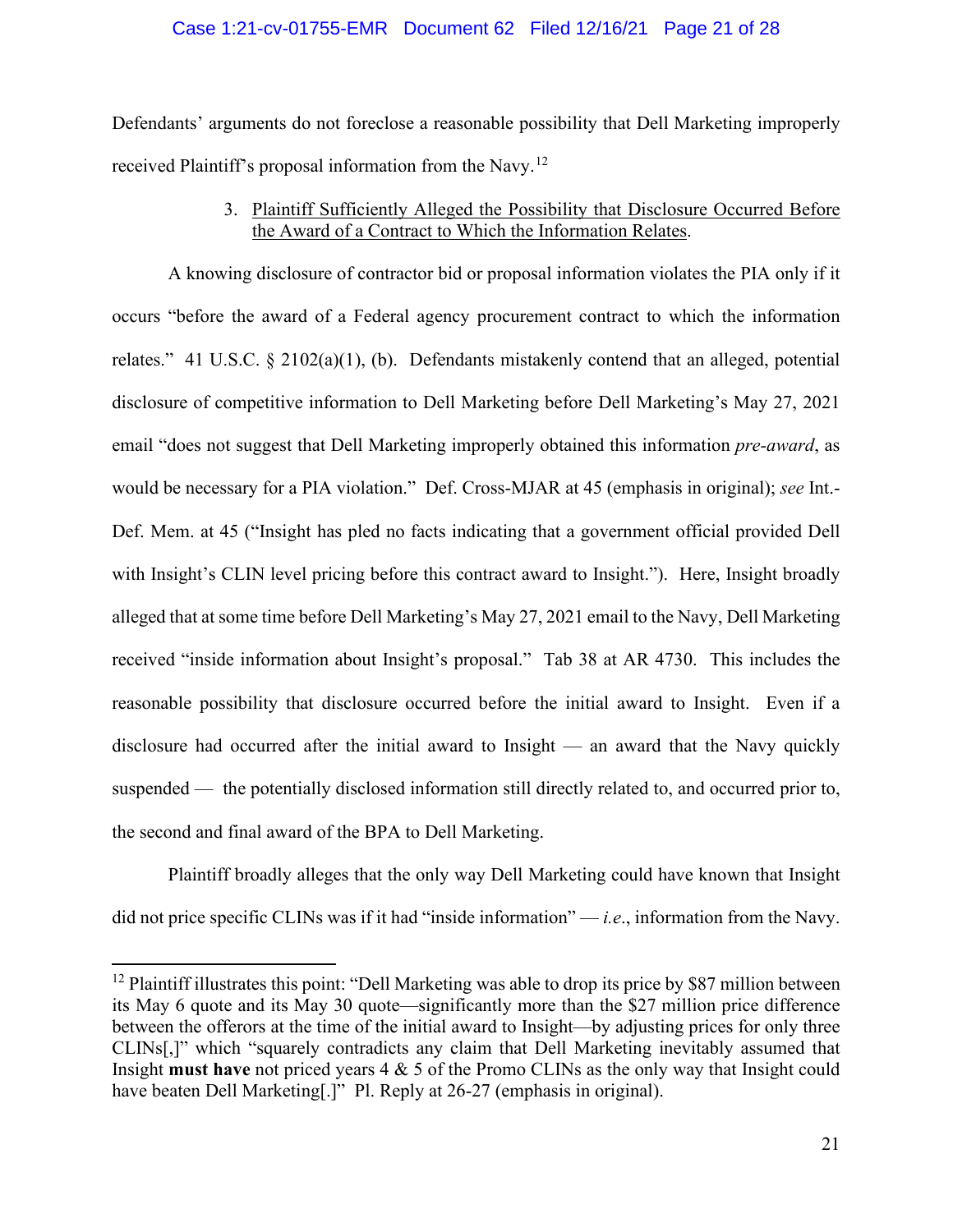## Case 1:21-cv-01755-EMR Document 62 Filed 12/16/21 Page 22 of 28

*Id.* While Insight complained that Dell Marketing's May 27, 2021 email to the Navy regarding the unpriced CLINs occurred only one day after the Navy had informed Dell Marketing of the award to Insight, Insight did not state that disclosure of "insider information" could not have occurred earlier in the procurement. *See id.* at AR 4729-31. If anything, the very brief time – indeed, hours – between when the Navy informed Dell Marketing of the award to Insight and Dell Marketing's email addressing the unpriced CLINs suggests a reasonable possibility that Dell Marketing already possessed such information before the Navy made the initial award to Insight.<sup>[13](#page-21-0)</sup>

Even if this Court were to adopt Defendants' characterization that Insight only alleged an inappropriate disclosure between the initial award to Insight and the second award to Dell Marketing, such disclosure nonetheless relates to "the award of a Federal agency procurement contract to which the information relates." 41 U.S.C.  $\S$  2102(a)(1), (b). Information about Insight's failure to price its promotional CLINs necessarily provides information about how Insight priced other CLINs as the overall bid amount would then be distributed over only a subset of the total CLINs. This level of granularity would be unavailable solely from viewing the Navy's initial award notice, which detailed only Insight and Dell Marketing's final bid amounts.

<span id="page-21-0"></span> $13$  Similarly, it is not a given that if Dell Marketing knew, prior to the initial award to Insight, about Insight's failure to price years four and five of the Promo CLINs, Dell Marketing "would have raised this issue earlier to ensure that it was not at a disadvantage in the price evaluation and to mitigate the risk that a later protest would be dismissed as untimely." Def. Cross MJAR at 45. In fact, the opposite may be more likely. First, Dell Marketing would have drawn more attention to itself by raising Insight's pricing error before the award because there are fewer explanations that would have offered plausible deniability. For example, how would Dell Marketing argue that it guessed the pricing deficiency based on a large gap in final offers, *see* Def. Cross MJAR at 44-45; Int.-Def. Mem. at 46, if it did not yet have its competitor's best and final offer in hand. Second, if Dell Marketing had inappropriately received the pricing information from a Navy official prior to the award to Insight, it would be in a no-lose situation. Dell Marketing could submit a bid that offered it a comfortable profit margin and it would either win the procurement and reap those profits or it would lose the procurement and it could file a bid protest that was highly likely to be sustained. This merely further underscores why the Navy must conduct a fulsome PIA investigation regarding Plaintiff's alleged violation.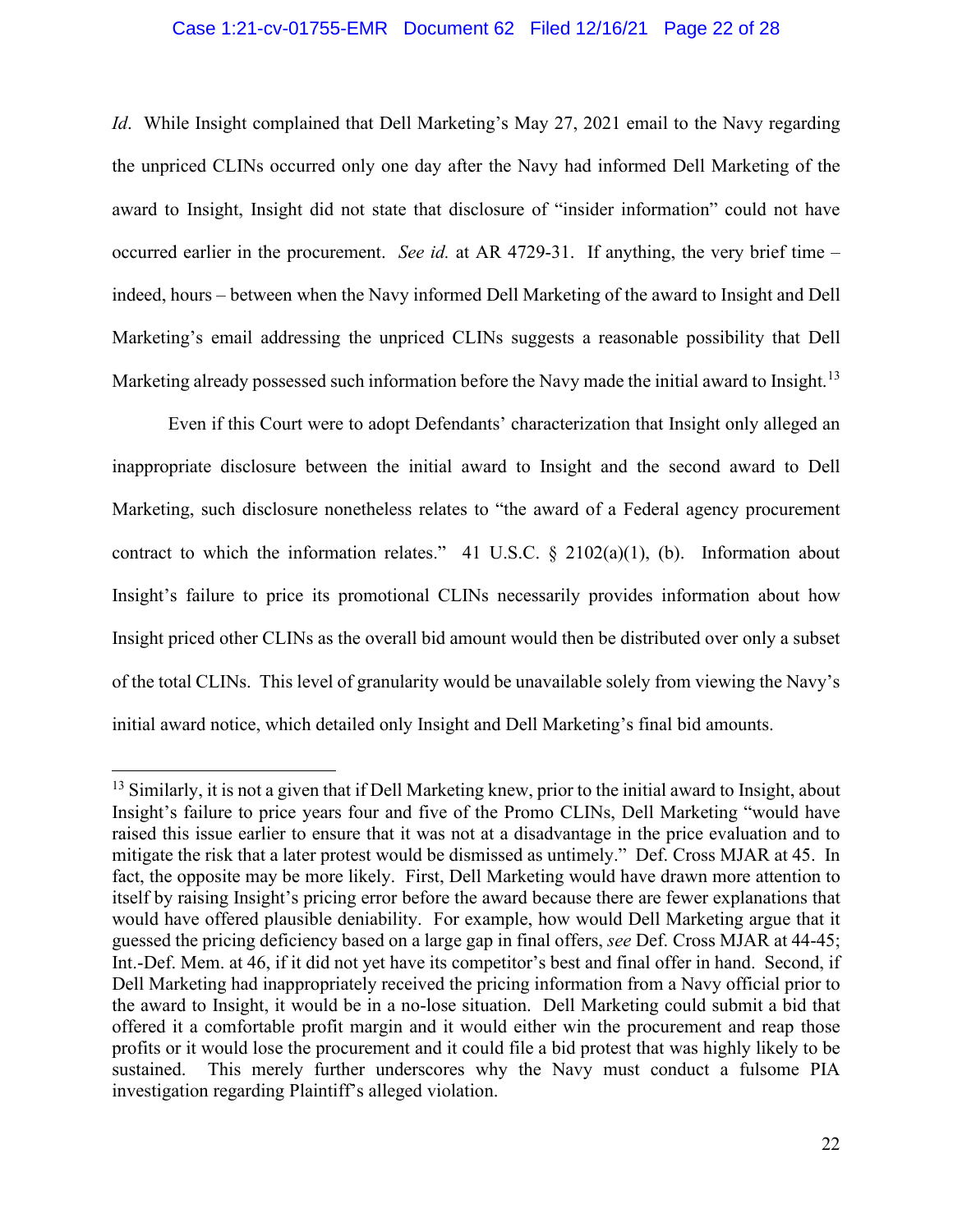## Case 1:21-cv-01755-EMR Document 62 Filed 12/16/21 Page 23 of 28

Finally, Defendants cite *Omega World Travel, Inc. v. United States*, 82 Fed. Cl. 452 (2008) in support of their position here. Def. Cross-MJAR at 41, 45; Int.-Def. Mem. at 42-44. That case is inapplicable to the facts of the present case. Indeed, *Omega* addressed disclosure of information after a single contract award, not between a first, suspended award, and second award of a contract stemming from the same RFQ. *See Omega World Travel,* 82 Fed. Cl. at 467-68 (holding protestor did not allege a valid PIA claim where it alleged that the agency violated the PIA *after* the disputed contract was awarded to the winning bidder). Under any interpretation of the PIA, Insight has clearly alleged that a pre-award disclosure occurred.

## C. *Jacobs* Supports Requiring the Navy to Perform a PIA Investigation Here.

Defendants argue that this case is analogous to *Jacobs Tech. Inc. v. United States*, 100 Fed. Cl. 198 (2011), and accordingly a PIA investigation is unwarranted. *See* Def. Cross-MJAR at 41- 44; Int.-Def. Mem. at 46-48. This Court disagrees. In *Jacobs*, the Department of Defense United States Special Operations Command (agency) solicited proposals (RFP) for an information technology service contract requiring bidders to include "cost[s] associated with information technology service desk support" (tech support) for three different levels of service (gold, silver, and bronze). *Jacobs*, 100 Fed. Cl. at 201-02. While the RFP provided the agency's "annual maximum quantities for each service level[,]" it asked bidders to estimate their pricing based on the agency's historical information for "total users," which was provided to bidders. *Id*. Bidders were expected to "use that data along with their experience with similar efforts to develop an estimate of the effort required for the service desk effort." *Id*. at 203. Five offerors, including IBM Global Business Services (IBM) and Jacobs Technology Inc. (Jacobs), submitted proposals, with Jacobs receiving the initial award. *Id.* IBM subsequently filed a bid protest before the GAO,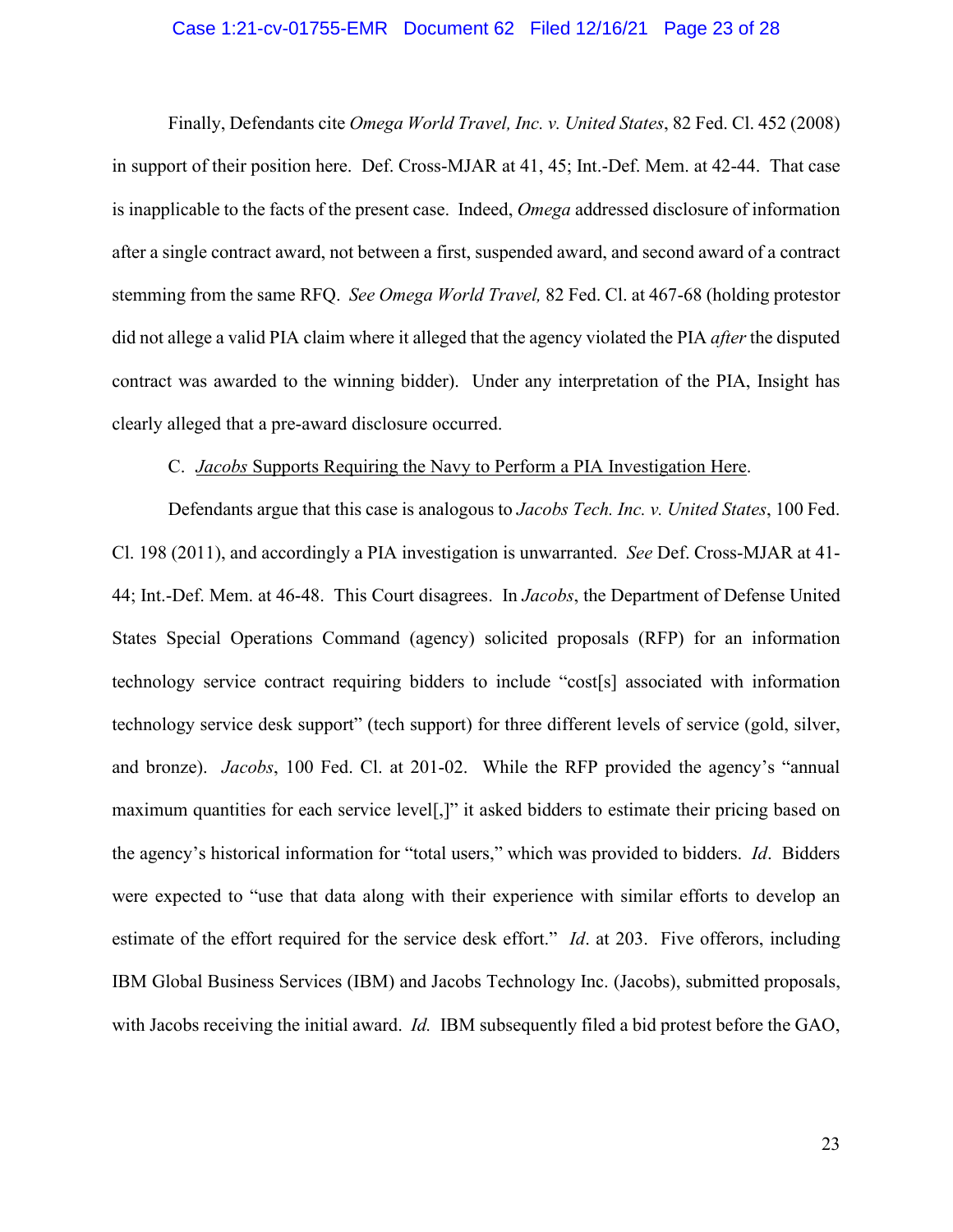## Case 1:21-cv-01755-EMR Document 62 Filed 12/16/21 Page 24 of 28

resulting in the agency revoking its initial award to Jacobs, amending its solicitation, and requesting bidders submit revised proposals. *Id.* at 203-04.

IBM raised a potential PIA violation at the GAO alleging Jacobs improperly received the agency's evaluation quantities for tech support for gold and silver desk users prior to it receiving the initial award. *Id.* at 215. The agency did not open a PIA investigation based on that allegation. *Id.* at 216. Before the Court of Federal Claims, IBM argued that the agency was obligated to open a PIA investigation because "it is evident from Jacobs' pricing that it knew that the maximum quantities in the RFP would not be used in the agency's evaluation." *Id.* at 215. The court disagreed. It held that the agency's determination that a PIA violation was not possible was rational under the circumstances given (1) all bidders were given historical data from the agency for estimating the number of gold and silver desk users; (2) Jacobs had experience with the agency as an incumbent contractor; and (3) the agency only determined its quantities for these kinds of desk users after bidders submitted their proposals. *Id.* at 216-17.

The court's finding in *Jacobs* that the agency was not required to open a PIA investigation does not compel the same outcome here. Here, the agency's determination not to investigate the alleged PIA violation was not reasonable or rational. First, Defendants' argument that a PIA violation is not possible largely hinges on the timing of a price-change made by a third party, Microsoft, a factor absent in *Jacobs*. Def. Cross-MJAR at 42-45; Int.-Def. Mem. at 43-46. Second, unlike in *Jacobs*, where Jacobs made an educated guess about the *agency's* tech support needs for gold and silver desk users based on its experience as an incumbent contractor with the agency and its access to the agency's historical data provided by the agency itself, *Jacobs*, 100 Fed. Cl. at 215, here Dell Marketing purportedly made assumptions about Insight, its *competitor's* proposal based on Microsoft's "late" change in pricing and the small pool of approximately 19 highly-priced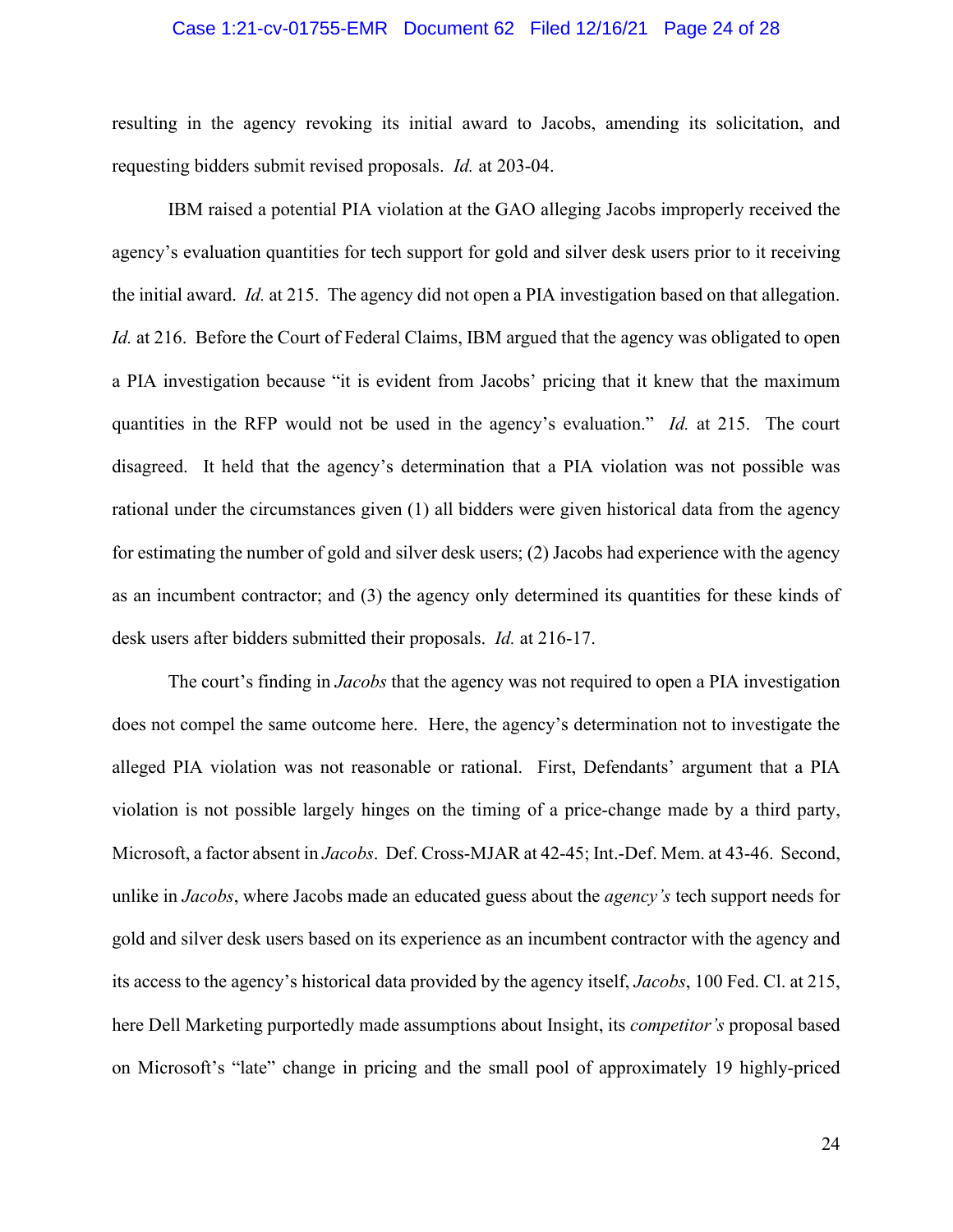## Case 1:21-cv-01755-EMR Document 62 Filed 12/16/21 Page 25 of 28

CLINs. Def. Cross-MJAR at 42-45; Int.-Def. Mem. at 43-46. While the agency's decision not to open a PIA investigation in *Jacobs* was rational given the source of Jacobs' assumptions — *i.e*., its experience working with *the agency* and data provided by *the agency* — there is far less of a basis here to find the Navy's decision not to open a PIA investigation was rational given the source of Dell Marketing's assumptions; namely the timing of Microsoft, a non-party's, price change and speculation about how Insight, its competitor, priced its CLINs. Given that Plaintiff's allegations of impropriety are most certainly possible, it was not rational for the Navy to have refused to open a PIA investigation. The Navy must conduct a PIA investigation in relation to Plaintiff's first alleged PIA violation.<sup>[14](#page-24-0)</sup>

## II. Second PIA Allegation: Inappropriate Disclosure Prior to the Navy's May 27, 2021 Email to Insight and Dell Marketing

Plaintiff also asserts a second basis for opening a PIA investigation; namely that the Navy's May 27, 2021 email to Insight and Dell Marketing, suspending Insight's initial award and requesting offerors to rebid, revealed potential Navy disclosure of Insight unit pricing to Dell Marketing (the second PIA allegation).<sup>15</sup> Unlike its other allegation, however, Plaintiff did not timely raise its second PIA allegation concerning the Navy's May 27, 2021 corrective action email to Insight and Dell Marketing. Accordingly, this Court **DENIES** Plaintiff's request to remand this action to the Navy to open a PIA investigation on the basis of Plaintiff's second PIA allegation.

<span id="page-24-0"></span><sup>&</sup>lt;sup>14</sup> Given an investigation is warranted to determine whether a PIA violation occurred, the Court need not address prejudice at this time, as to do so would be premature. *See, e.g.*, *Bannum*, 404 F.3d at 1351 (evaluating prejudice in a second step after completing an initial analysis of whether a PIA violation occurred).

<span id="page-24-1"></span><sup>&</sup>lt;sup>15</sup> Plaintiff places the most emphasis on its first PIA allegation regarding Dell Marketing's May 27, 2021 email to the Navy. *See* Tr. Oral Arg. at 99-100 ("There were discussions in the last couple of briefs about two PIA violations. Our focus has always been what we are going to you call the first PIA violation. […] That's what we have been focused on. […] [But,] I am going to say we are going to maintain [the second PIA claim]").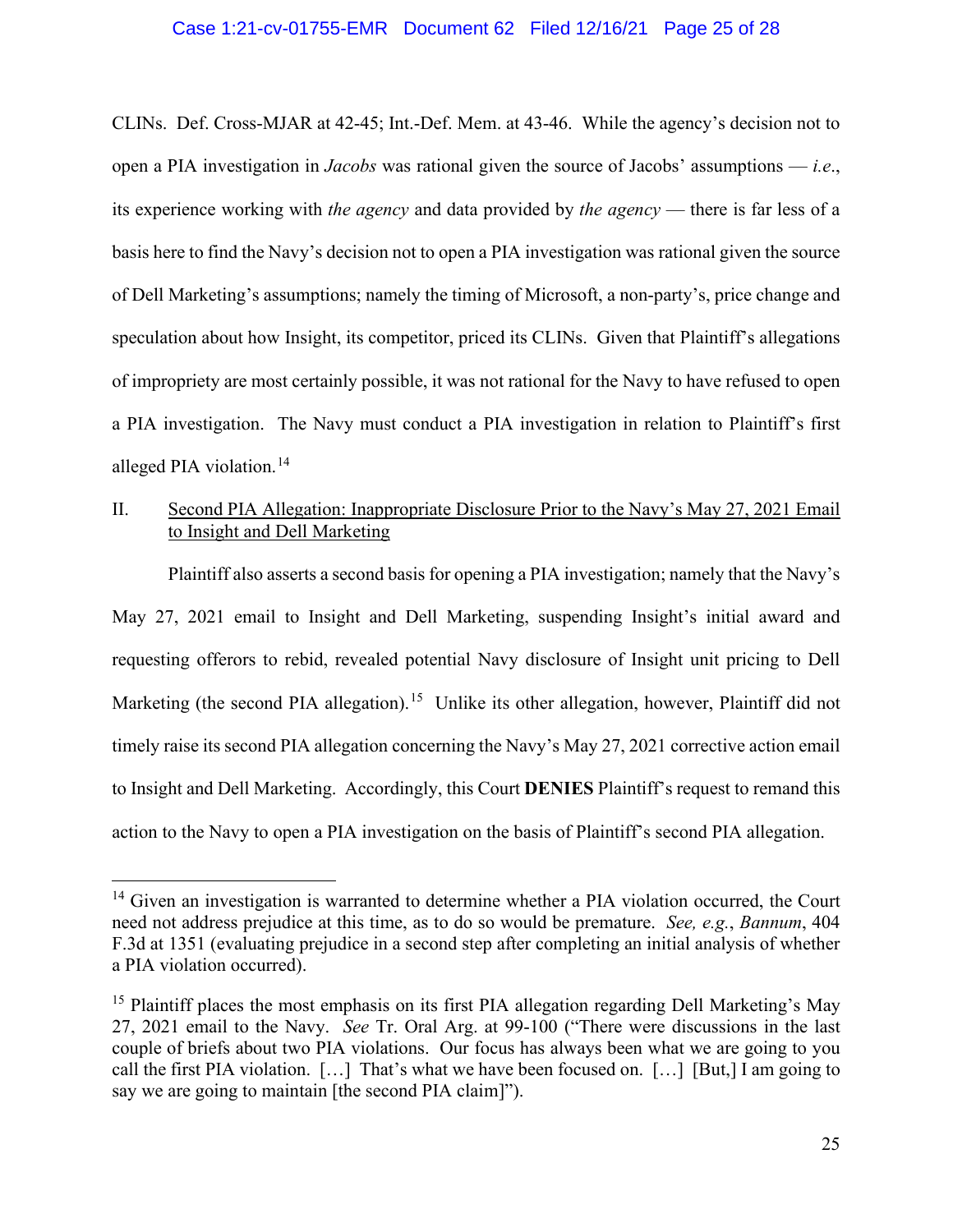## Case 1:21-cv-01755-EMR Document 62 Filed 12/16/21 Page 26 of 28

First, Plaintiff waived its ability in this Court to seek a PIA investigation based on its second PIA allegation when it failed to raise the allegation in its opening brief in support of its MJAR.[16](#page-25-0) *See, e.g.*, *Novosteel SA v. U.S., Bethlehem Steel Corp.*, 284 F.3d 1261, 1274 (Fed. Cir. 2002) ("Raising the issue for the first time in a reply brief does not suffice; reply briefs reply to arguments made in the response brief—they do not provide the moving party with a new opportunity to present yet another issue for the court's consideration. […] As a matter of litigation fairness and procedure, then, we must treat this argument as waived.").

Second, even if timely raised before this Court, Defendants argue that Plaintiff waived this allegation by failing to raise it with the Navy within 14 days of discovering the alleged PIA violation, as required by statute. 41 U.S.C. § 2106. Defendants contend that Plaintiff was aware of the Navy's corrective action email on May 27, 2021, upon receipt. *See* Tab 11.1 at AR 3525- 30. It is undisputed that Plaintiff did not file a protest within 14 days of receiving the email. Plaintiff argues that it could not have been aware that the corrective action email derived from a PIA violation at that point. Pl. Reply at 23. However, even assuming Plaintiff only became aware that the corrective action email derived from a PIA violation upon issuance of the GAO Agency Report on July 6, 2021, Plaintiff still failed to cite this email as the basis for its PIA claim in its July 9, 2021 supplemental protest at the GAO or anytime thereafter. The first time Plaintiff raised this argument concerning its second PIA allegation was on October 25, 2021, in its reply brief. *Id.* This is certainly well-past the 14-day statutory deadline. *See* 41 U.S.C. § 2106. Accordingly, the Court will not consider Plaintiff's untimely claim.

<span id="page-25-0"></span><sup>&</sup>lt;sup>16</sup> Plaintiff first raised this claim in its reply brief. Pl. Reply at 23.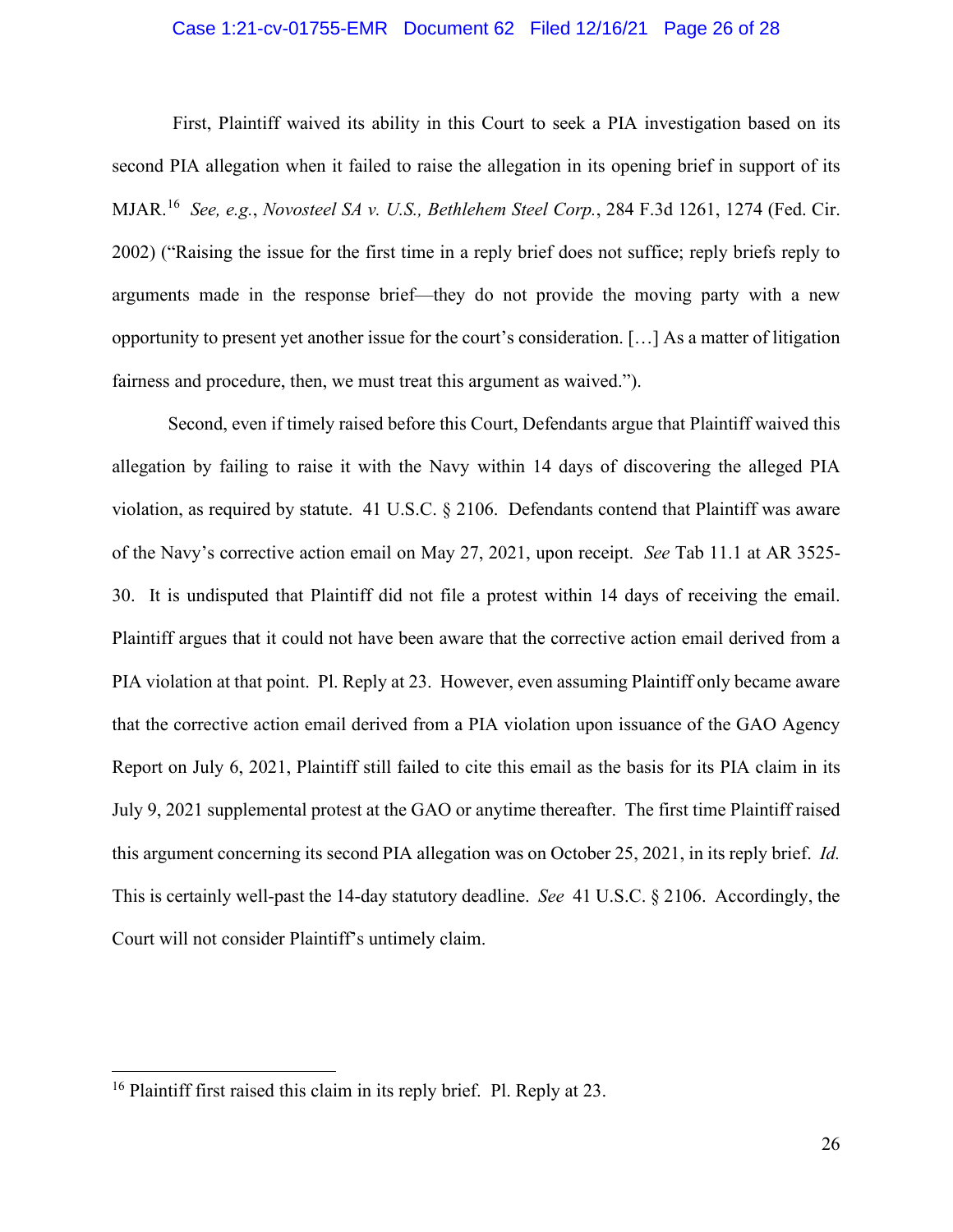## III. Remand to the Navy is Necessary

This Court may remand without vacatur in scenarios, as here, where "[i]t may be that the agency can provide a reasonable explanation for its decision[,] . . . [b]ut it has not yet done so." *Nat'l Org. of Veterans' Advocates, Inc. v. Sec. of Vet. Affs.*, 260 F.3d 1365, 1380 (Fed. Cir. 2001); *see also* RCFC 52.2(a) ("In any case within its jurisdiction, the court, on motion or on its own, may order the remand of appropriate matters to an administrative or executive body or official."). Affording "due regard to the interests of national defense and national security and the need for expeditious resolution of the action," 28 U.S.C. § 1491(b)(3), for the reasons stated above the Court nevertheless finds it appropriate to remand to the Navy for a fulsome investigation of Plaintiff's first PIA violation allegation and for further explanation.<sup>[17](#page-26-0)</sup>

## **CONCLUSION**

For the reasons set forth above, this Court **GRANTS IN PART** Plaintiff's Motion for Judgment on the Administrative Record (ECF No. 33) and **DENIES IN PART** Defendant's Cross-Motion for Judgment on the Administrative Record and Response to Plaintiff's MJAR (ECF No. 38) and Intervenor-Defendant's Cross-Motion for Judgment on the Administrative Record and Response to Plaintiff's MJAR (ECF No. 39). The Court **REMANDS** this action to the Navy to investigate Plaintiff's first allegation of a PIA violation; namely, that the information in Dell Marketing's May 27, 2021 email to the Navy concerning certain allegedly mispriced CLINs in Insight's bid potentially indicates a PIA violation occurred. The Navy shall complete its PIA investigation within 45 days of this Memorandum and Order. The Navy is **ENJOINED** from

<span id="page-26-0"></span> $17$  Indeed, as noted by the parties in briefing and during oral argument, the Navy has bridge contracts in place allowing it to receive necessary, mission-critical Microsoft products during the pendency of this dispute from both Dell Marketing and Insight. Pl. Mem. at 37; Tr. Oral Arg. at 106.